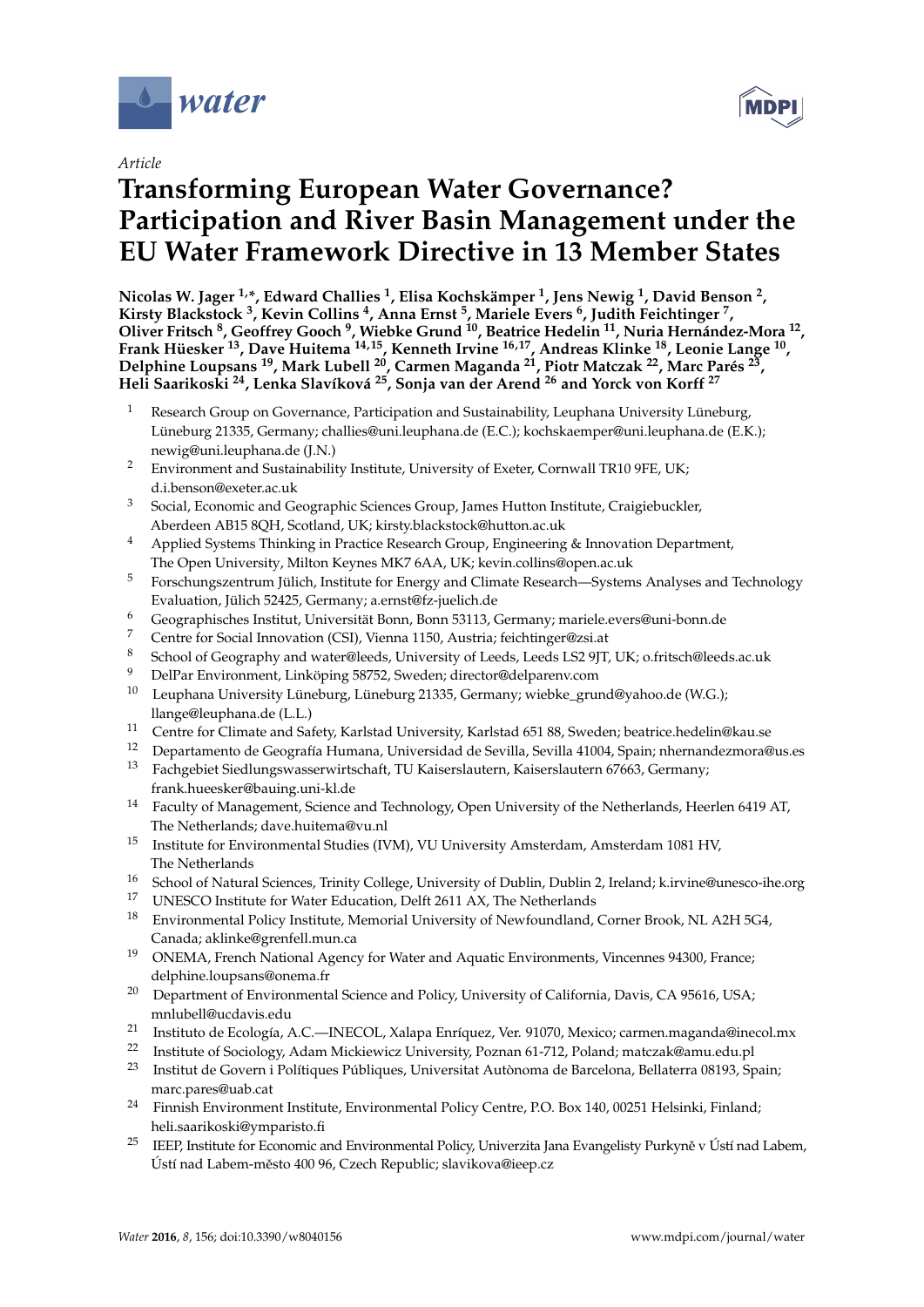- <sup>26</sup> SenF–Serious Fiction-www.seriousfiction.nl, Wageningen 6703 AP, The Netherlands; sonja.vdarend@gmail.com
- <sup>27</sup> Flow-ing, Montferrier sur Lez 34980, France; yorck.von-korff@flow-ing.fr
- **\*** Correspondence: jager@uni.leuphana.de; Tel.: +49-4131-677-2265

Academic Editors: Giacomo Zanni, Davide Viaggi and Meri Raggi Received: 19 January 2016; Accepted: 12 April 2016; Published: 19 April 2016

**Abstract:** The European Union (EU) Water Framework Directive (WFD) requires EU member states to produce and implement river basin management plans, which are to be designed and updated via participatory processes that inform, consult with, and actively involve all interested stakeholders. The assumption of the European Commission is that stakeholder participation, and institutional adaptation and procedural innovation to facilitate it, are essential to the effectiveness of river basin planning and, ultimately, the environmental impact of the Directive. We analyzed official documents and the WFD literature to compare implementation of the Directive in EU member states in the initial WFD planning phase (2000–2009). Examining the development of participatory approaches to river basin management planning, we consider the extent of transformation in EU water governance over the period. Employing a mixed quantitative and qualitative approach, we map the implementation "trajectories" of 13 member states, and then provide a detailed examination of shifts in river basin planning and participation in four member states (Germany, Sweden, Poland and France) to illustrate the diversity of institutional approaches observed. We identify a general tendency towards increased, yet circumscribed, stakeholder participation in river basin management in the member states examined, alongside clear continuities in terms of their respective pre-WFD institutional and procedural arrangements. Overall, the WFD has driven a highly uneven shift to river basin-level planning among the member states, and instigated a range of efforts to institutionalize stakeholder involvement—often through the establishment of advisory groups to bring organized stakeholders into the planning process.

**Keywords:** river basin management; participation; stakeholder engagement; integrated water resources management; institutional adaptation; mandated participatory planning

## **1. Introduction**

The European Union (EU) Water Framework Directive (WFD), with its aim to protect and restore the European water environment via participatory and integrative river basin management, is widely regarded as the most ambitious and comprehensive piece of EU environmental legislation to date. Adopted by the European Parliament and Council in 2000, the WFD (Directive 2000/60/EC) sought to harmonize EU water policy, which was until then highly compartmentalized and had failed to safeguard aquatic ecosystems and water quality within the EU [\[1](#page-18-0)[,2\]](#page-18-1). The WFD, one of a "new generation" of EU environmental directives [\[3\]](#page-18-2), was seen by the European Commission and commentators alike as destined to transform the European water sector [\[4](#page-18-3)[–6\]](#page-18-4). The Directive introduced the concept of "good status" (ecological and chemical for surface waters, and chemical and quantitative for groundwater), requiring that all water bodies reach good status by the end of 2015. To this end, the WFD set ambitious procedural requirements and means by which its goals should be achieved. Among other innovations, it requires that planning and implementation be carried out: (1) at the scale of hydrologically defined river basin districts (RBDs); and (2) in a participatory manner, encouraging the active involvement of "all interested parties"—including water users, other stakeholders, and the wider public. Together, these requirements have necessitated widespread institutional redesign and adaptation (albeit to differing degrees) among the member states, and thus resulted in a wide variety of experiences across the EU.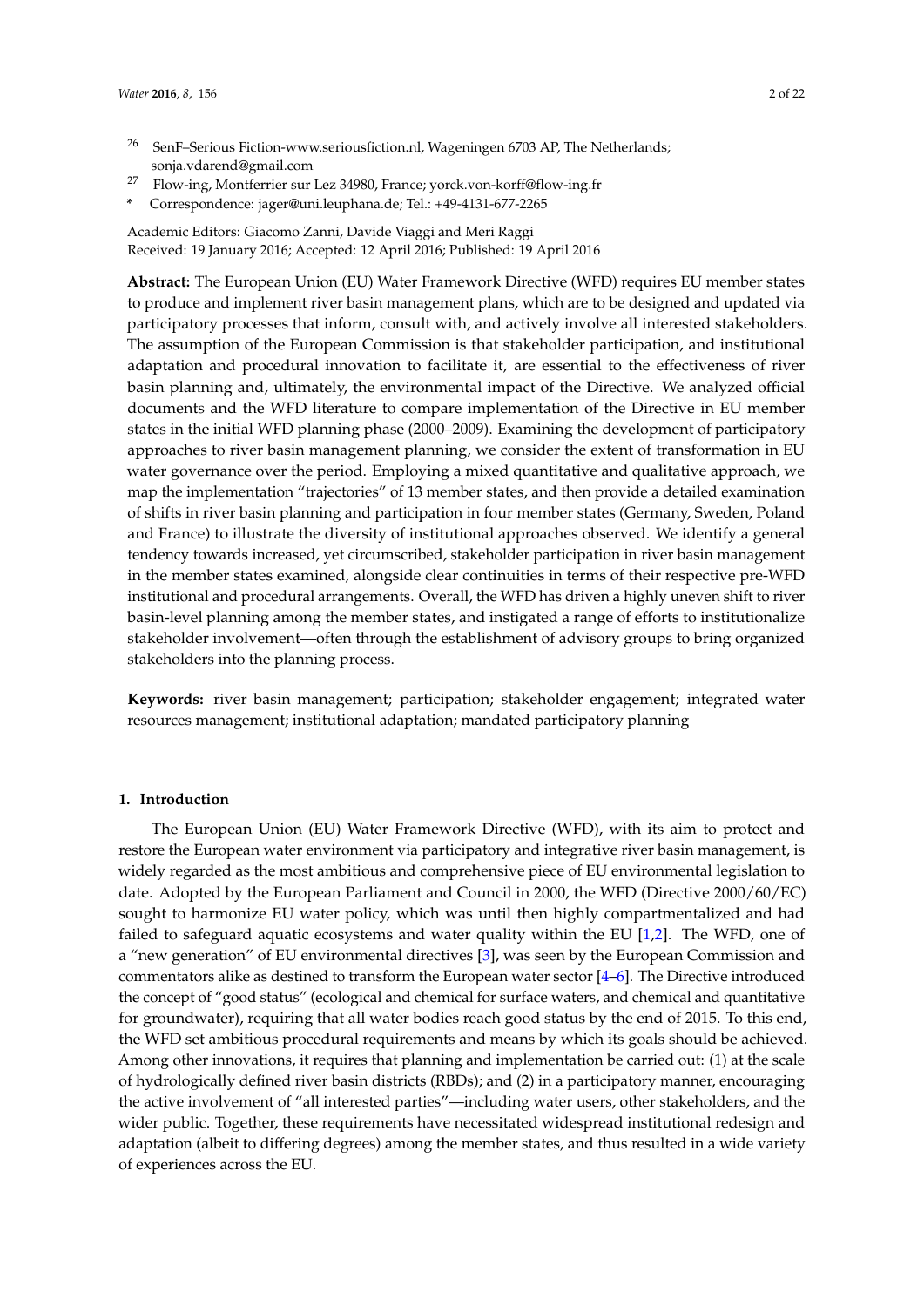With the entering into force of the Directive, member states were required to identify RBDs and river basin authorities, and make legislative provisions for implementation by the end of 2003. Implementation then proceeds in six-year cycles, and involves the production and updating of river basin management plans (RBMPs) and programs of measures (PoMs) with the involvement of stakeholders and the public. Member states were required to have produced the first RBMPs and put in place PoMs by 2009. With the implementation of these first plans and the completion of the first management cycle (2009–2015), it appears timely to assess whether the WFD has actually lived up to expectations and led to institutional redesign as envisaged. Insofar as this "mandated participatory planning" approach to WFD implementation [\[7\]](#page-18-5) requires specific deliverables and procedures, and imposes a common timeframe on member states, a broad comparative analysis of national-level experience across the EU can potentially provide valuable insight into how implementation is proceeding given the varied national contexts that the Directive encounters.

We focus in this article on the evolution of formal arrangements for participatory river basin management in 13 member states over the initial planning phase (2000–2009). Section [2](#page-2-0) considers the river basin management and participation prescriptions of the WFD in light of the participatory environmental governance literature, and takes stock of prior comparative studies of WFD implementation. Section [3](#page-5-0) outlines our methods, before Section [4](#page-7-0) presents a mapping of "implementation trajectories" across the selected member states, and explores different experiences with WFD implementation, focusing on four member states (France, Germany, Poland and Sweden) for illustrative purposes. Section [5](#page-13-0) draws conclusions and makes recommendations for further research.

#### <span id="page-2-0"></span>**2. EU Water Framework Directive: Key Requirements, Policy Innovations, and Assessments to Date**

### *2.1. River Basin Management*

In accordance with the Directive (WFD Art. 3), member states are required to assign all river basins within their territories to river basin districts, and make necessary institutional provisions—including the establishment of a competent authority—for application of the Directive within these RBDs. International basins are to be dealt with by member states in cooperation, although each member state is ultimately responsible for the portion of any basin within its territory. Accordingly, the EU has been divided into 128 RBDs, including 49 that span national borders. These new management units thereby transcend and intersect established jurisdictional boundaries at multiple levels, requiring cooperation among authorities and units that may not have shared responsibilities previously [\[8\]](#page-18-6). The extent to which this scalar shift has actually occurred is the subject of some debate [\[9–](#page-18-7)[11\]](#page-18-8), but such reorganization clearly implies an important transition in European water governance.

The river basin management approach adopted in the WFD can be attributed to a gradual paradigm shift towards more integrated resource management that has shaped European water governance over the last two decades [\[12](#page-18-9)[,13\]](#page-18-10). The logic behind transitioning to a system of ecosystem-based water resources management in river basins lies in two basic, interrelated arguments. First, in line with the idea of spatial "fit" between the geographical extent of a natural resource and the territorial scope of responsible institutions [\[11,](#page-18-8)[14\]](#page-18-11), it is assumed that the management of water resources in river basins is most efficiently and effectively overseen by authorities organized at that scale. Second, according to principles of integrated water resources management (IWRM), sustainable management of water resources can only occur in the context of integrated and coordinated management of resources and the environment at large. Therefore, water policy in a given basin should take account of and be coordinated with policy in multiple other sectors, such as agriculture, conservation, fisheries, energy, and so on. Proponents of IWRM thus explicitly advocate for balancing social and ecological concerns in river basins, calling for "co-ordinated development and management of water, land and related resources, in order to maximize the resultant economic and social welfare in an equitable manner without compromising the sustainability of vital ecosystems" [\[15\]](#page-18-12) (p. 22). Both of these discourses shaped the WFD [\[16](#page-18-13)[,17\]](#page-18-14) and are clearly reflected in the text of the Directive (e.g., WFD Preamble (16); Art. 3 (2–5)).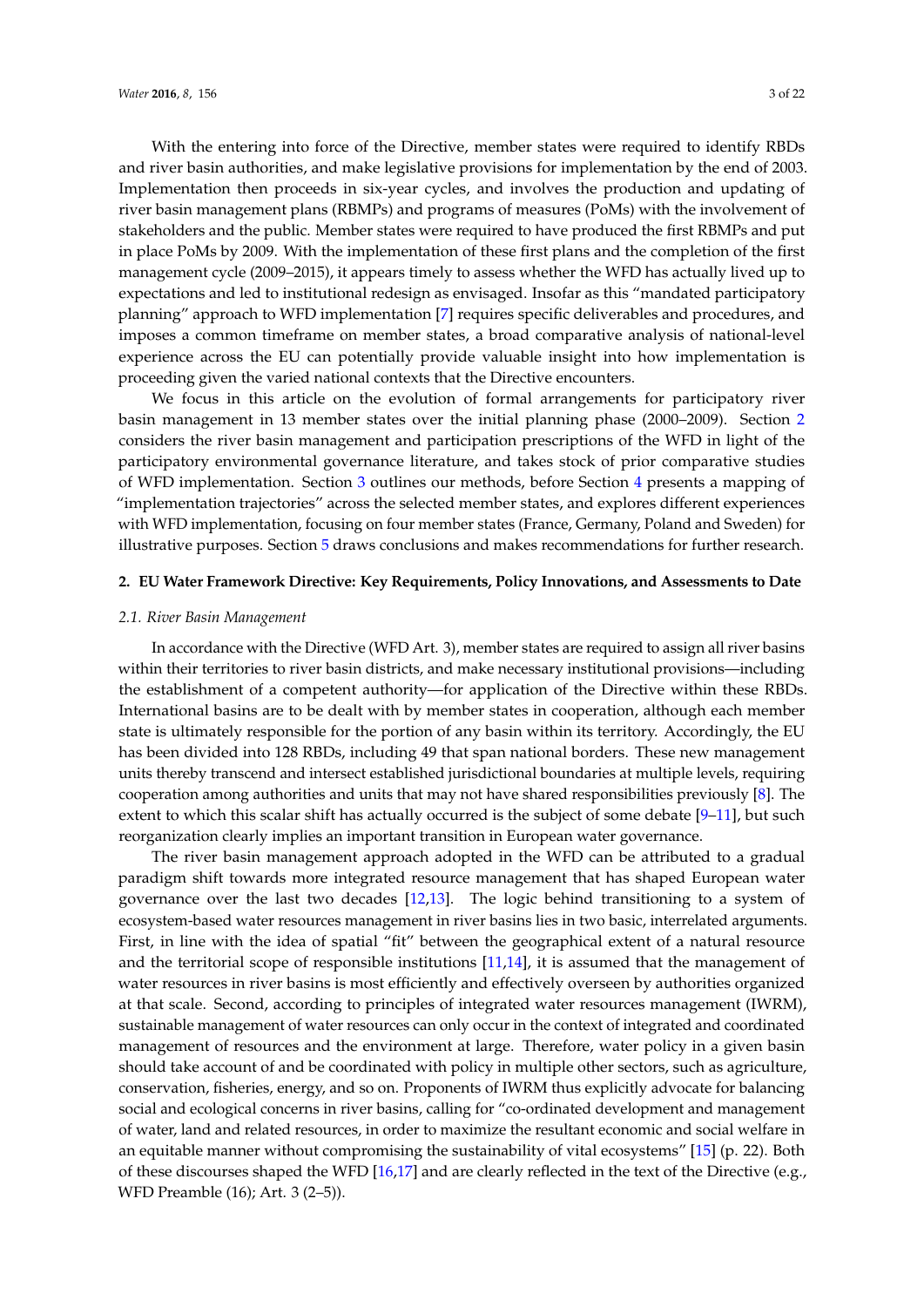It is worthwhile noting that water governance institutions on river basin scales are no panacea for effective and legitimate water resource management [\[18](#page-18-15)[,19\]](#page-18-16). Empirical evidence on the performance of such institutions is still rare [\[20](#page-18-17)[,21\]](#page-18-18), and the appropriateness of hydrological units as the "natural" and "ideal" scale for water governance is increasingly questioned (e.g., [\[22](#page-18-19)[–24\]](#page-18-20)). In particular, IWRM and river basin management conflict to the extent that an integrative management approach may require addressing social and environmental processes and resources that do not conform to the boundaries of a given river basin. Hence, "fitting" institutions to water resources may create new misfits in other policy fields [\[11\]](#page-18-8). Delineating a hydrologically defined catchment or river basin for management purposes is a political decision [\[25\]](#page-19-0), requiring trade-offs between environmental and social factors, and competing interests [\[23](#page-18-21)[,24\]](#page-18-20), whereas notions of river basins as the given "natural" units for management have been critiqued as depoliticizing water management [\[22,](#page-18-19)[26\]](#page-19-1).

#### *2.2. Public Participation*

A second notable innovation of the WFD is its requirement for stakeholder involvement in the river basin management planning process. The Directive stipulates timeframes and procedures for the provision of information and for consultation at key stages of the planning process, and requires that member states "encourage the active involvement of all interested parties in the implementation of this Directive, in particular in the production, review and updating of the river basin management plans" (WFD Art. 14 (1)). On the one hand, the intent of the Directive in this regard is clear, with participation being seen as essential for successful implementation (WFD Preamble (14)). On the other hand, the wording of the Directive is in some respects highly ambiguous, and leaves considerable room for interpretation as to who should be involved, at what stage, and how—especially around the "obligation to encourage" active involvement [\[27](#page-19-2)[,28\]](#page-19-3). While public participation is strongly advocated in the Common Implementation Strategy (CIS) and associated guidance documents (e.g., [\[29\]](#page-19-4)), these remain legally non-binding, and knowledge of such guidance documents among implementing bodies can be poor [\[30\]](#page-19-5). Despite the vision for participatory planning reflected in the CIS and implied in the preamble to the WFD, the actual legal requirements in Article 14 of the Directive focus mainly on information provision and consultation. Further, the advanced technical requirements of the Directive may restrict its compatibility with the provisions for participation [\[10\]](#page-18-22), and may therefore serve to affirm business-as-usual expert-led consultative approaches.

The WFD provisions for participatory planning can be seen in terms of a codification and institutionalization of what has been labeled a "shift from government to governance" in the management of resources and the environment in Europe and beyond [\[17](#page-18-14)[,31\]](#page-19-6). While its extent and nature are hotly debated, the idea of a shift to governance is supposed to capture a general decline over the last several decades in the expert-led managerial governing paradigm, and the increasing involvement of non-state actors—including organized stakeholders and the general public—in public decision-making [\[32\]](#page-19-7). This process has been driven both from "below" as citizens have demanded more say in the decisions that affect them, and from "above" as authorities have sought to realize certain benefits of involving stakeholders and the public in decision-making. In this sense, the rationale behind the statutory obligation for participation in the WFD is clearly a pragmatic and instrumental one [\[33](#page-19-8)[,34\]](#page-19-9), as the CIS guidance document on public participation spells out: "Public participation is not an end in itself but a tool to achieve the environmental objectives of the Water Framework Directive" [\[29\]](#page-19-4) (p. vi).

While numerous definitions can be found in the literature, there is general agreement that participation is a fundamentally multi-dimensional concept. Following Fung [\[35\]](#page-19-10) and Newig and Kvarda [\[36\]](#page-19-11), participatory processes may be assessed by considering at least three dimensions: (1) participation may be more or less inclusive of relevant stakeholders and the public; (2) information exchange may be more or less intensive, ranging from simple one-way provision or elicitation of information, to intensive and repeated face-to-face dialogue and deliberation; and (3) power, in the form of process and decision control, may be delegated to participants to a greater or lesser extent, affording differing degrees of influence over the final plan or decision. The literature is replete with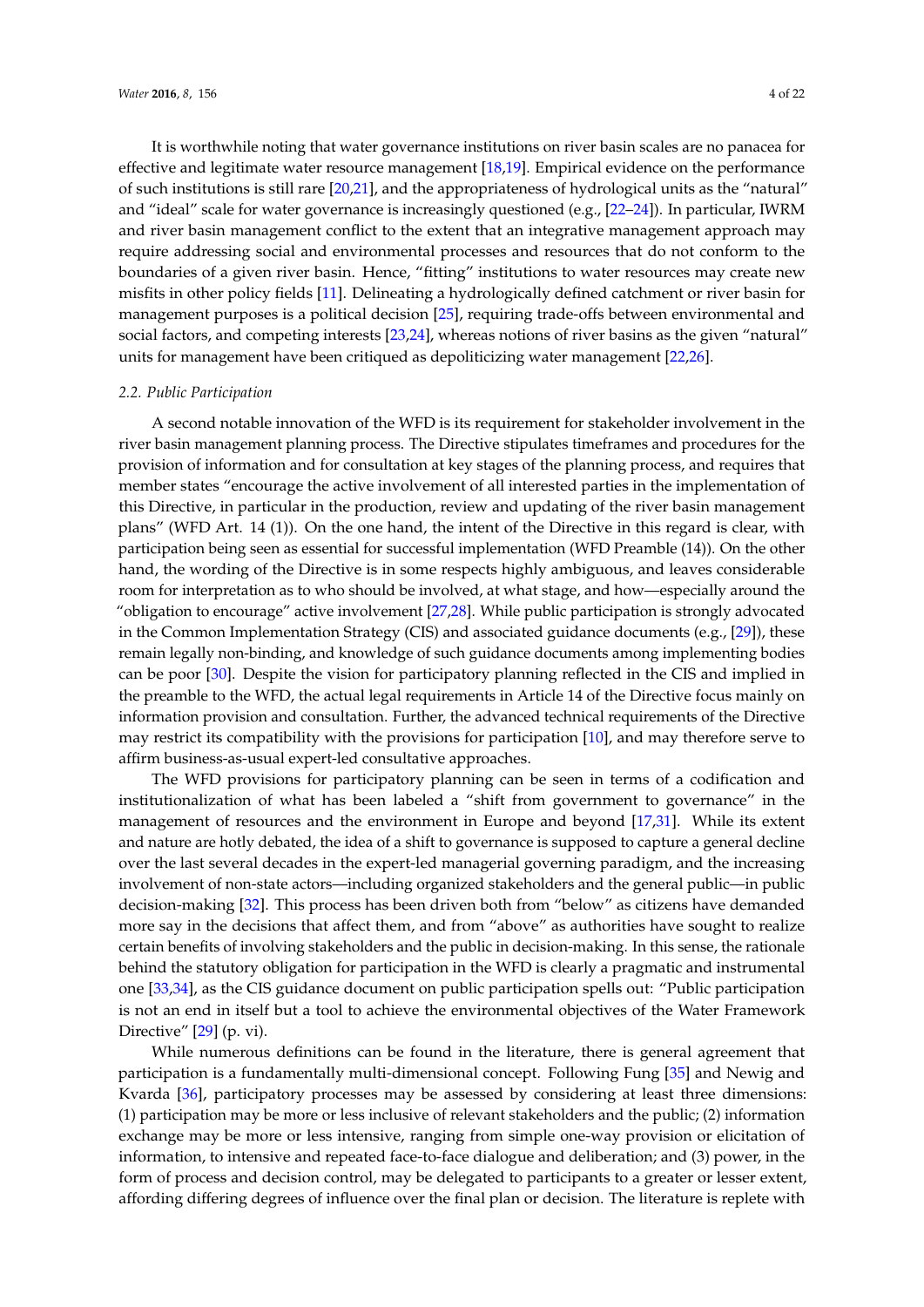hypotheses on the relationship between participation and environmental impact [\[37\]](#page-19-12), but evidence is highly conflicting, with findings from numerous empirical studies supporting a variety of competing claims. Despite conflicting evidence, it is assumed that participation can improve the environmental quality of decisions through opening decision-making up to environmental concerns; incorporating environmentally relevant lay or local knowledge; fostering learning, innovation and creative solutions; and producing common-good oriented solutions and mutual gains (e.g., [\[32](#page-19-7)[,38–](#page-19-13)[40\]](#page-19-14)). Furthermore, participation may improve implementation and compliance by producing more feasibly implementable decisions; generating acceptance among stakeholders; resolving stakeholder conflicts and conflicts of interest; and building trust and social capital relevant for implementation (e.g., [\[35,](#page-19-10)[40](#page-19-14)[–42\]](#page-19-15)).

### *2.3. Assessments of WFD Implementation to Date*

Research on WFD implementation has proliferated over the last decade. We focus in the following sections on developments relating specifically to the institutionalization of river basin management, and the adoption of participatory planning across the member states. Of course evidence in relation to these shifts is also mixed, and there is considerable (and arguably quite justified) skepticism as to the extent to which the Directive has brought about real change from business as usual [\[31,](#page-19-6)[43–](#page-19-16)[45\]](#page-19-17). While many critiques point to the experiences of single countries or particular case studies, there are fewer attempts to arrive at a broader comparative view. That said, several comparative studies have provided some valuable and relevant insights.

The European Commission itself is monitoring implementation of the Directive, and the first comprehensive implementation reports were required from the Commission in 2012. These comprised member state-specific assessments, as well as a "European overview" and a report to the European Parliament and the Council [\[46,](#page-19-18)[47\]](#page-19-19). The 2012 assessment noted that 24 of 27 member states had submitted RBMPs, and that 124 of an expected 174 RBMPs had been received [\[46\]](#page-19-18) (p. 4). Regarding legal and institutional adaptation and the development of appropriate governance structures for integrated river basin management, the report found that this had "not taken place in most Member States, where there is a continuation of the status quo" [\[46\]](#page-19-18) (p. 8). Furthermore, the designation of hydrologically defined RBDs was found to have taken place in most cases, but with notable exceptions where administrative borders were taken to define RBDs [\[47\]](#page-19-19). Coordination among different authorities operating at the RBD scale was also found to be highly variable [\[47\]](#page-19-19). The report was less clear on public participation in the planning process, identifying good examples of mechanisms for stakeholder involvement, but also considerable difficulties in establishing the effectiveness and influence of these. Furthermore, the Commission reported having received complaints about participatory processes that have failed to facilitate meaningful input and involvement by stakeholders [\[47\]](#page-19-19).

Aside from the Commission's monitoring reports, which are based on member states' own reporting, several studies have examined WFD implementation in comparative perspective. Analyzing consultation documents produced by all member states up to February 2009, Kampa *et al.* [\[48\]](#page-20-0) assessed consultation processes around the identification of significant water management issues and the drafting of RBMPs. Regarding active involvement, they found that stakeholders participated in an advisory capacity via working groups in around half of all RBDs, and were involved in actual decision-making in approximately 20%. Working group composition, however, was found to vary depending on the administrative level at which the groups were convened, but overwhelmingly comprised government representatives. Also investigating consultation processes, Scheuer and Rouillard [\[49\]](#page-20-1) surveyed experts and NGO representatives across Europe in an investigation of stakeholder consultation on significant water management issues and measures. They found that participation processes did not meet the expectations of environmental NGOs, who generally felt they were brought into the process too late and had insufficient influence over decisions. Hedin *et al.* [\[50\]](#page-20-2) investigated the implications of WFD implementation for national spatial planning in eight Baltic Sea region member states plus Norway. Their detailed country reports showed that WFD implementation up to 2006 was in most cases adapted to prevailing institutional settings in water management, representing a "minimalist approach" to implementation, and rather limited institutional adaptation.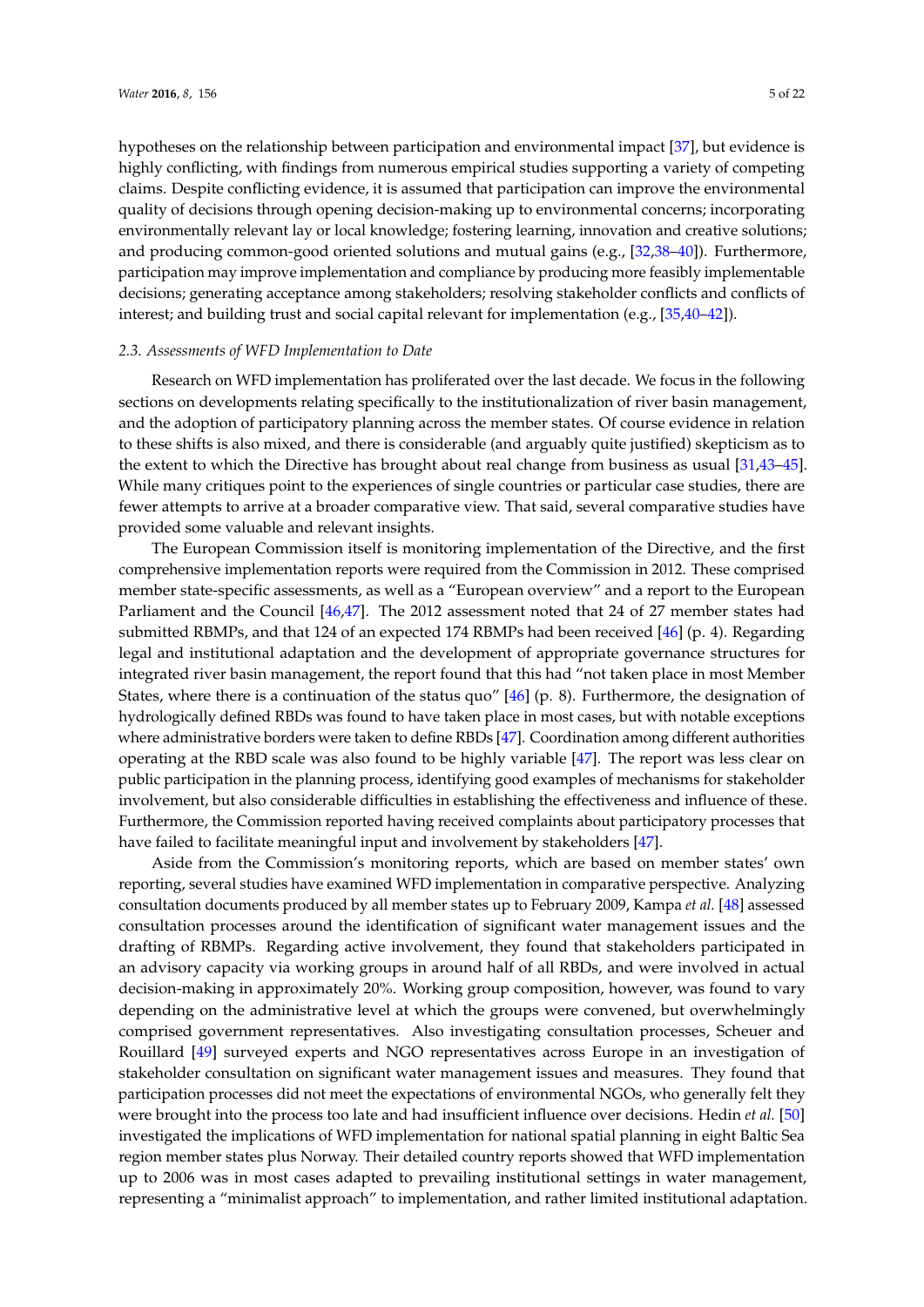Focusing on the same region, Nielsen *et al.* [\[51\]](#page-20-3) analyzed six member states. They found a high degree of centralization in the planning process, with less involvement of local authorities than expected. They also observed limited uptake of local knowledge, which they find obstructs integrated river basin management. Keessen *et al.* [\[52\]](#page-20-4) compared legal provisions for WFD implementation in 11 member states, and concluded that the Directive leaves so much room for policy discretion by member states that it produces vastly different approaches to implementation—including in the realm of policy integration—and hampers comparative analyses of implementation. In their detailed analysis of five member states, Uitenboogaart *et al.* [\[53\]](#page-20-5) also considered the degree of policy discretion member states have in implementing the Directive, comparing pre-WFD conditions, formal transposition, goal-setting, and policy integration to find widely varying degrees of ambition among the member states studied. Similarly, Bourblanc *et al.* [\[54\]](#page-20-6), considered different levels of ambition for WFD implementation through an examination of political-institutional systems in four member states. Other studies have compared a variety of governance adaptations and approaches to participation in different member states (e.g., [\[55–](#page-20-7)[58\]](#page-20-8)).

Many of the studies mentioned above usefully adopt a "before and after WFD" approach, but most broadly comparative research does not cover the full initial planning phase. Further, more attention has been paid to legal adjustments and consultation processes at the earlier stages of the implementation process, than to actual institutional adaptation at the river basin level or the active involvement of stakeholders and the public. However, these studies clearly do provide valuable insights. Above all, the research suggests that progress towards meeting the substantive targets of the WFD has been varied, and fulfillment of its procedural requirements patchy. These diverse experiences are increasingly recounted in the burgeoning literature on WFD implementation, as standalone or small-n case studies. Below we report on our survey of this literature, and aim to structure the variety of experiences across 13 member states in terms of formal institutional shifts to river basin management and innovations in public and stakeholder participation. We chose these 13 states (Austria, Czech Republic, Denmark, England and Wales, France, Germany, Hungary, Ireland, Netherlands, Poland, Scotland, Spain, and Sweden) to reflect the variety of geographical conditions and political, and institutional experiences among the 28 EU member states (although Scotland is not an EU member state, it is handled separately in our analysis due to characteristics of its water management regime that set it apart from England and Wales). The availability and accessibility of sufficient information in scientific literature was also an important determining factor.

#### <span id="page-5-0"></span>**3. Materials and Methods**

To allow for a structured analysis of WFD implementation across EU member states, we identified two basic parameters as the basis for cross-case comparison: public participation, and river basin-scale management. Regarding participation, we are interested in "active involvement" as provided for by the Directive (WFD Art. 14) and discussed above. Accordingly, our focus lies on activities and initiatives geared towards active involvement of stakeholders and the public in the river basin management planning phase. Building on multi-dimensional conceptualizations of participation as discussed in the previous section, we defined five characteristic dimensions:

- ' Accessibility of the process: The extent to which access to the process by stakeholders and the public was constrained (e.g., presence of barriers or selection processes that regulated the access of potential participants).
- Representation of interests: Degree to which the constellation of interests involved in the participatory process was representative of the underlying stakeholder field.
- ' Power delegation to participants: The extent to which participants were able to influence the decisions to be taken (degree of decision-control granted to participants).
- ' Communication and information sharing: The extent to which the process provided opportunities for participants to engage in communicative interactions with each other and the authorities (e.g., listen as spectator *vs.* deliberate and negotiate).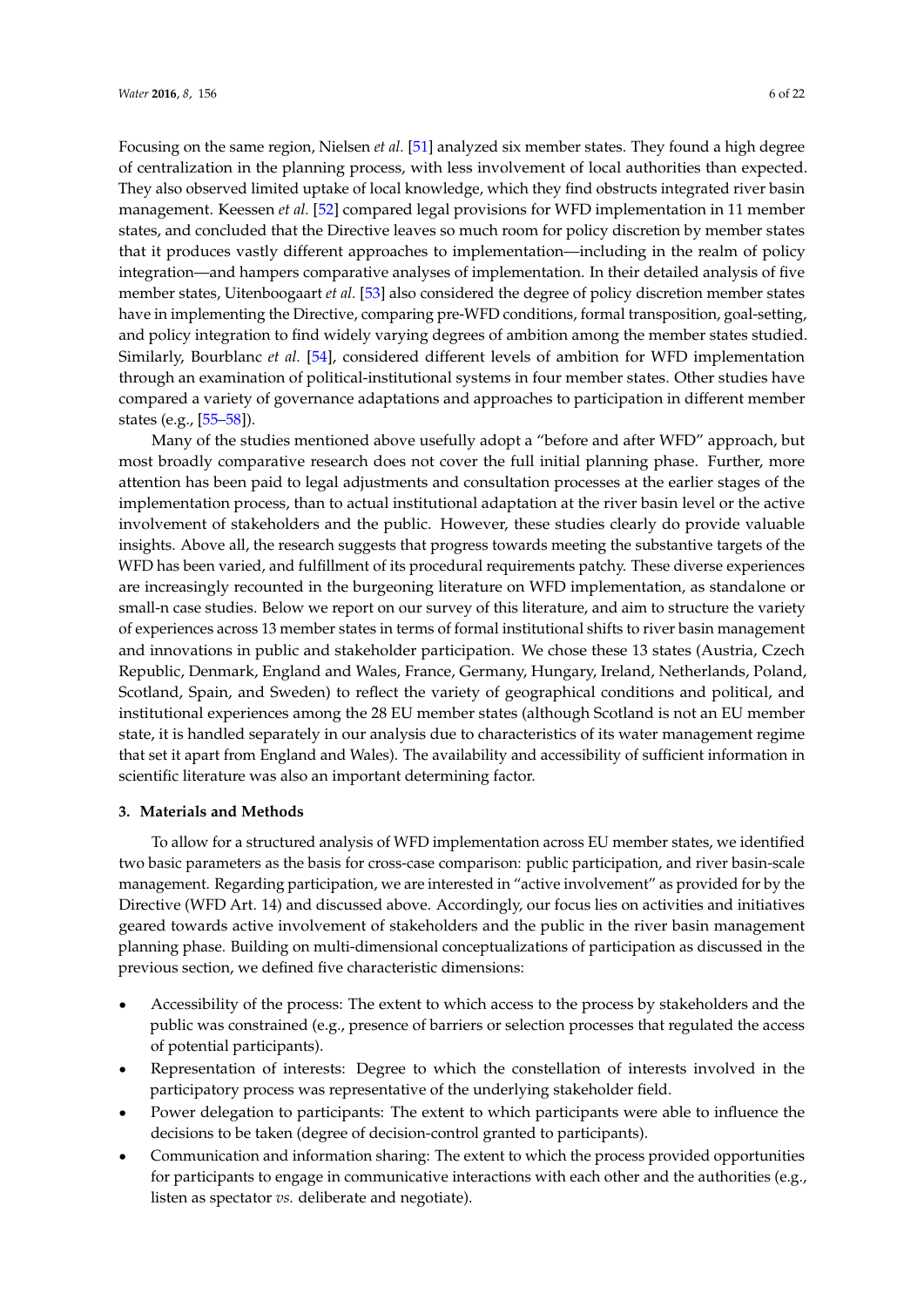' Number of participatory processes: Number of separate process types comprising the participatory planning process.

The WFD requires preparation of RBMPs and PoMs on hydrological scales, but this prescription does not necessarily produce institutional adaptation and rescaling of planning competences. Therefore we assess the scalar position of main responsible actors—*i.e.*, whether they are established at hydrological or administrative scales—in the policy process, for which we defined four factors:

- ' Spatial planning reference: The scale serving as the main reference point for water resources management, either hydrological or administrative.
- ' Legal responsibility: The institution that is legally responsible for water resources management and designated as Competent Authority under the WFD.
- ' Planning responsibility: The actor or institution that drives and oversees the planning process.
- ' Implementation responsibility: The actor or institution with primary responsibility for implementation of measures.

The data basis for this analysis comprises various primary and secondary studies and documentary sources. The first step was a 2010 research workshop, involving the co-authors of this article, which compared the water governance regimes and experiences with WFD implementation in EU member states. In their capacity as country experts, workshop participants provided detailed information on the water management regime for their respective country, both prior to and after WFD implementation. In a second step, these standardized workshop reports were augmented with a thorough literature and document search on water resources management and WFD implementation in the countries of interest.

We chose to examine 13 countries, namely Austria, the Czech Republic, Denmark, England and Wales, France, Germany, Hungary, Ireland, the Netherlands, Poland, Scotland, Spain, and Sweden. This selection was made on analytical and practical grounds. It was our objective to cover a wide variety of environmental and political contexts; hence, we selected cases across most of the European regions. However, our research design also aimed at triangulation of data sources to maximize validity. Hence, we chose to rely only on those cases where the expert judgments of workshop participants could be complemented with sufficient additional information from primary and secondary sources. Scotland is treated separately from England and Wales, as responsibilities for water resource management, and hence the implementation of the WFD, are part of the devolution of competencies from Westminster to Scottish Government.

For each participation and river basin management factor mentioned above we compiled a qualitative assessment of the situation in each country, based on a thorough reading of the workshop reports and collected literature. To contrast post-WFD experiences with pre-WFD water resource management regimes, each factor was observed for two points in time: for the year 2000 (t0), representing the status quo before WFD implementation, and for post-2009 (t1), with completion of the initial planning phase and beginning of implementation of measures.

Based on these short written country descriptions we employed a coding procedure to translate the qualitative factors into quantitative variables. For those factors related to public participation (accessibility, representation, power delegation, communication) we used a 5-point Likert-like scale that measured the degree to which a given dimension of participation was present or absent (see Table S1 for further detail). The number of processes was simply counted. The factors for river basin management (spatial, reference, legal responsibility, planning, implementation) were quantified using a binary scale with 1 indicating planning on a hydrological scale (e.g., basin, sub-basin, and catchment) and 0 indicating political-territorial units (e.g., state, county, and municipality). All items were separately coded by one coder and results were later verified by co-authors with the respective expertise. See Table S1 for a detailed description of variables and measurement scales. A full list of literature coded is also provided in the Supplementary Material to this article.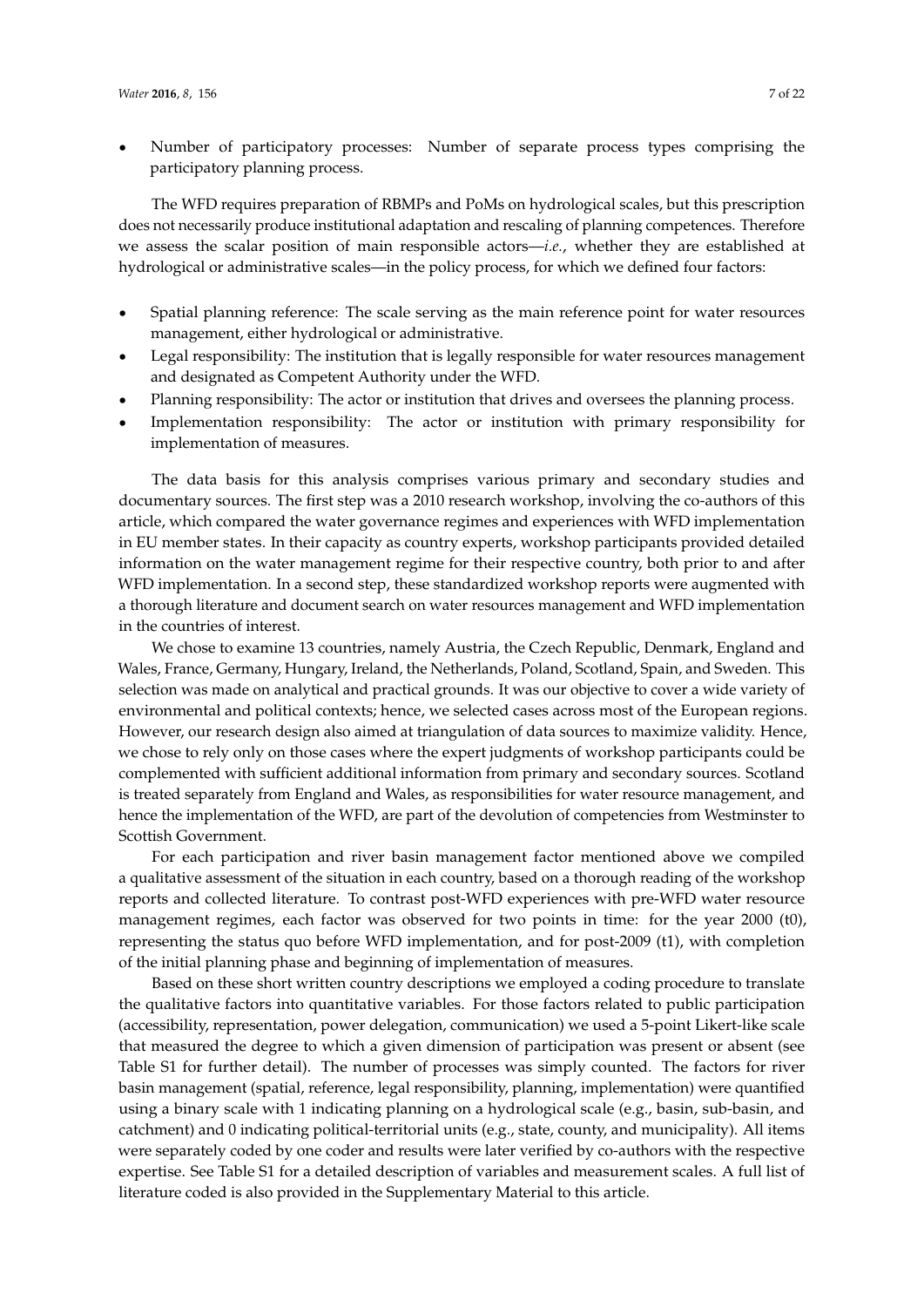This uniform data set (see Table S2) formed the basis for our subsequent analysis, reported in the following section. Analysis proceeded in two main steps. Initially, in order to map the water governance "trajectories" of each of the 13 countries studied, we calculated an aggregate index for public participation and river basin management. To this end, we standardized and aggregated the single variables (details in Supplementary Material), each measured for two points in time. This underpinned a mapping of the implementation "trajectories" of 13 member states, presented in the following Section [4.1.](#page-8-0) Next, we did a cluster analysis involving all single variables prior to and after WFD implementation, in order to categorize these transitions. We conducted a hierarchical cluster analysis for the 13 selected countries using Gower's general dissimilarity coefficient, and Ward's method of agglomeration. In so doing we take account of the different measurement scales, and aim to minimize within-group variance, while maximizing between-group dissimilarity. On the basis of this cluster analysis, we examine in-depth and compare for illustrative purposes four member states; one representing each cluster. In each case, we discuss pre-WFD water governance arrangements, and consider shifts in river basin management and participation upon completion of the initial planning phase to 2009. and the the discrete measurement searcs, and all to minimize which group variate

While the WFD calls for the establishment of "competent authorities" at the river basin district level, our analysis here is at the national level for two reasons. First, as we elaborate below, institutional arrangements at the RBD level are not yet sufficiently advanced in most cases to support a comparative analysis. Second, given the lack of specific guidance in the WFD itself, the type and extent of participatory processes required in the formulation of RBMPs is largely determined at the national level, and member states are, after all, the liable parties in case of non-compliance. RBD-scale authorities may evolve in future WFD management cycles, in which case future analysis can focus on developments at this scale. pe the *WPD* cans for type and extending of participators required in the formulation of RBMPs is largely determined in the formulation of RBMPs is

## <span id="page-7-0"></span>**4. Results**

<span id="page-7-1"></span>We present the results of our analysis in two steps. First, we provide an overview of the "trajectories" of 13 EU member states according to institutional shifts in river basin management We present the results of our analysis in two steps. First, we provide an overview of the planning, and stakeholder participation in water governance over the period 2000 to 2009 (see Figure [1\)](#page-7-1), planning, and stakeholder participation in water governance over the period 2000 to 2009 (see Figure 1), and present the hierarchical cluster analysis (Figure [2\)](#page-8-1). Second, we turn to the in-depth analysis of and present the hierarchical cluster analysis (Figure 2). Second, we turn to the in-depth analysis of four illustrative cases to explore the different types of implementation experiences. four illustrative cases to explore the different types of implementation experiences. tes" of 13 EU member states according to institutional shifts in river basin man



**Figure 1.** Trajectories of WFD-related governance change in 13 EU member states: AT = Austria; **Figure 1.** Trajectories of WFD-related governance change in 13 EU member states: AT = Austria;  $CZ = C$ zech Republic;  $DE = Germany$ ;  $DK = Denmark$ ;  $EN = England$  and Wales;  $ES = Spain$ ;  $\frac{H}{\sqrt{N}}$  = Hungary;  $\frac{H}{\sqrt{N}}$  = Netherlands; PL = Seconds; PL = Seconds; Seconds; Seconds; and SE = Sweden. The Seconds; Seconds; Seconds; Seconds; Seconds; Seconds; Seconds; Seconds; Seconds; Seconds; Seconds; Sec  $FR =$  France;  $HU =$  Hungary;  $IE =$  Ireland;  $NL =$  Netherlands;  $PL =$  Poland;  $SC =$  Scotland; and  $\text{SE}$  = Sweden. The x-axis is a four-dimensional "degree of participation" index, described in Section [3](#page-5-0) and the Supplementary Material. The y-axis is not to be read as a continuous scale, and no distinction is to be made between the position of member states within a given stage or band on the y-axis (arrows have been spaced for presentation and ease of interpretation only).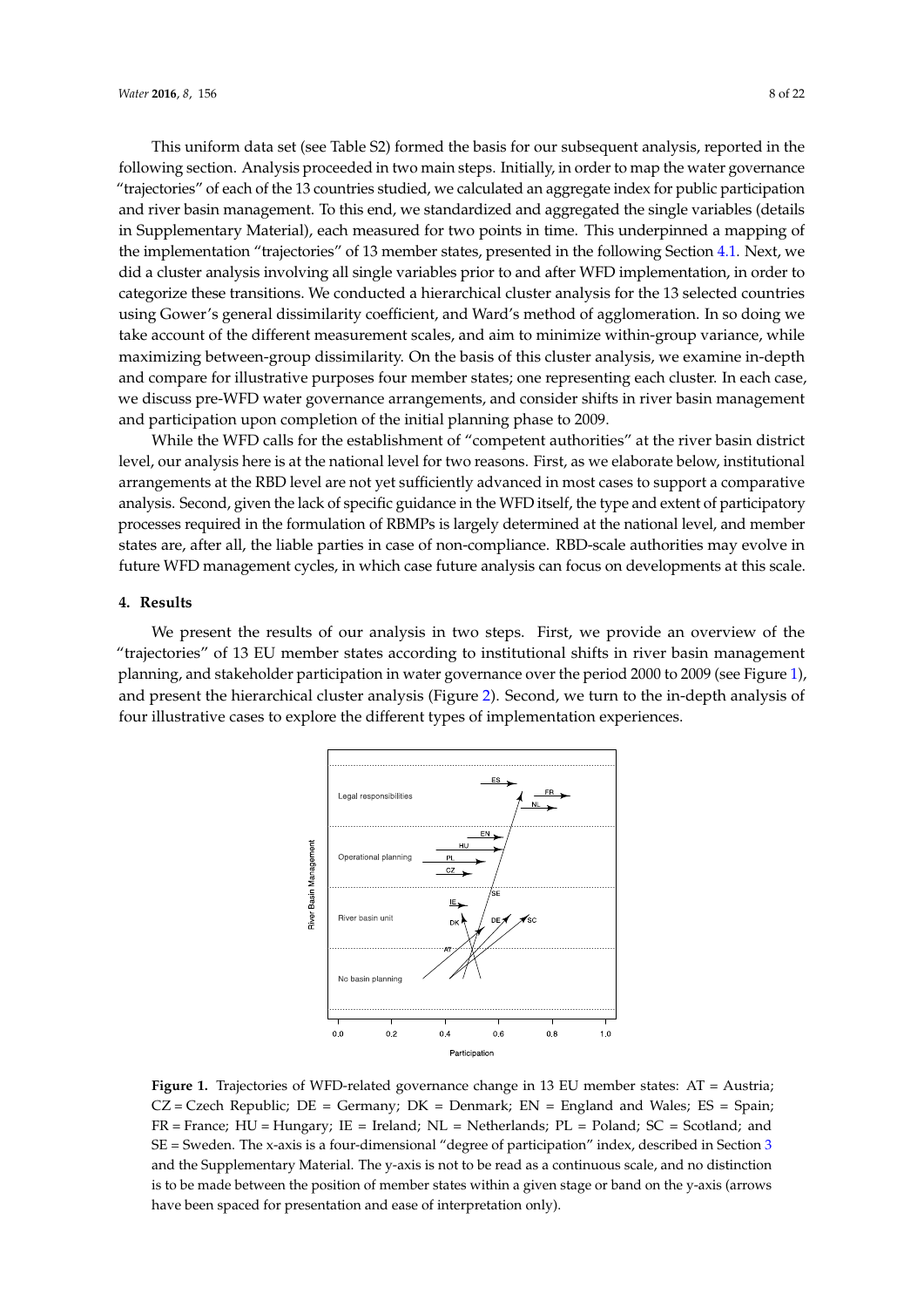<span id="page-8-1"></span>

**Figure 2.** Dendrogram clustering 13 member states on WFD-related governance change. **Figure 2.** Dendrogram clustering 13 member states on WFD-related governance change. Agglomerative clustering, using nine previously described variables measured for two points in time (see Section [3](#page-5-0) and Supplementary Material), Gower's general dissimilarity coefficient, and Ward's method of agglomeration.

## <span id="page-8-0"></span>*4.1. River Basin Management and Participation Pre- and Post-WFD in 13 EU Member States 4.1. River Basin Management and Participation Pre- and Post-WFD in 13 EU Member States*

Figure [1 m](#page-7-1)aps institutional shifts in 13 EU member states relating to river basin management Figure 1 maps institutional shifts in 13 EU member states relating to river basin management planning and public and stakeholder participation. As outlined above, the values for each country planning and public and stakeholder participation. As outlined above, the values for each country represent an index derived from the single factors employed to characterize participation and river basin management in this study. It is important to note that the y axis shows four distinct and qualitatively different fields, which correspond to different stages of institutionalization of river basin management: (a) no river basin planning—water resources are managed according to political-territorial boundaries; (b) river basin unit—river basins are delimited as discrete management units, in accordance with the Directive; (c) operational planning—institutions and organizations for management are established at the river basin level; and (d) legal responsibilities—river basin-level river basin management are established at the river basin level; and (d) legal responsibilities—river basin-level institutions have a legal mandate or formal authority to govern and manage within RBDs. The x-axis is a four-dimensional "degree of participation" index, as described in Section [3.](#page-5-0)

Figure [1 s](#page-7-1)hows, first, that there is a basic tendency for member states to come into compliance Figure 1 shows, first, that there is a basic tendency for member states to come into compliance with the procedural and institutional requirements of the Directive. All countries that did not with the procedural and institutional requirements of the Directive. All countries that did not employ river basin-scale planning have implemented this—albeit mostly to the legal minimum required (AT, DE, DK, and SC). Significant reforms have, however, been made in Sweden (SE), which has overhauled its water governance regime in terms of institutionalizing river basin management in line with the WFD. Second, all member states except one have increased the intensity of participation in river basin planning (see Table S3 for additional information). Shifts in this respect have varied, but seem to be slightly less pronounced among countries where river basin management is more entrenched (ES, FR, and NL), although it must be noted that these generally had more participatory approaches to begin with. Other countries, which have experienced more substantial increases in participation, began from relatively low starting positions (AT, CZ, DE, HU, PL, and SC). Ireland (IE) is peculiar in that it has only marginally increased participation in the planning process, despite its relatively low starting point, which is mainly due to the wider reforms in water resource management the country undertook in the late 1990s anticipating the WFD. Denmark (DK) is clearly also unique in our sample, in that it has implemented river basin-scale planning, but curtailed participation. This coincides with broader political shifts in Denmark over the period, which saw a narrowing of the scope for participation by civil society and the wider public in government generally [\[59\]](#page-20-9).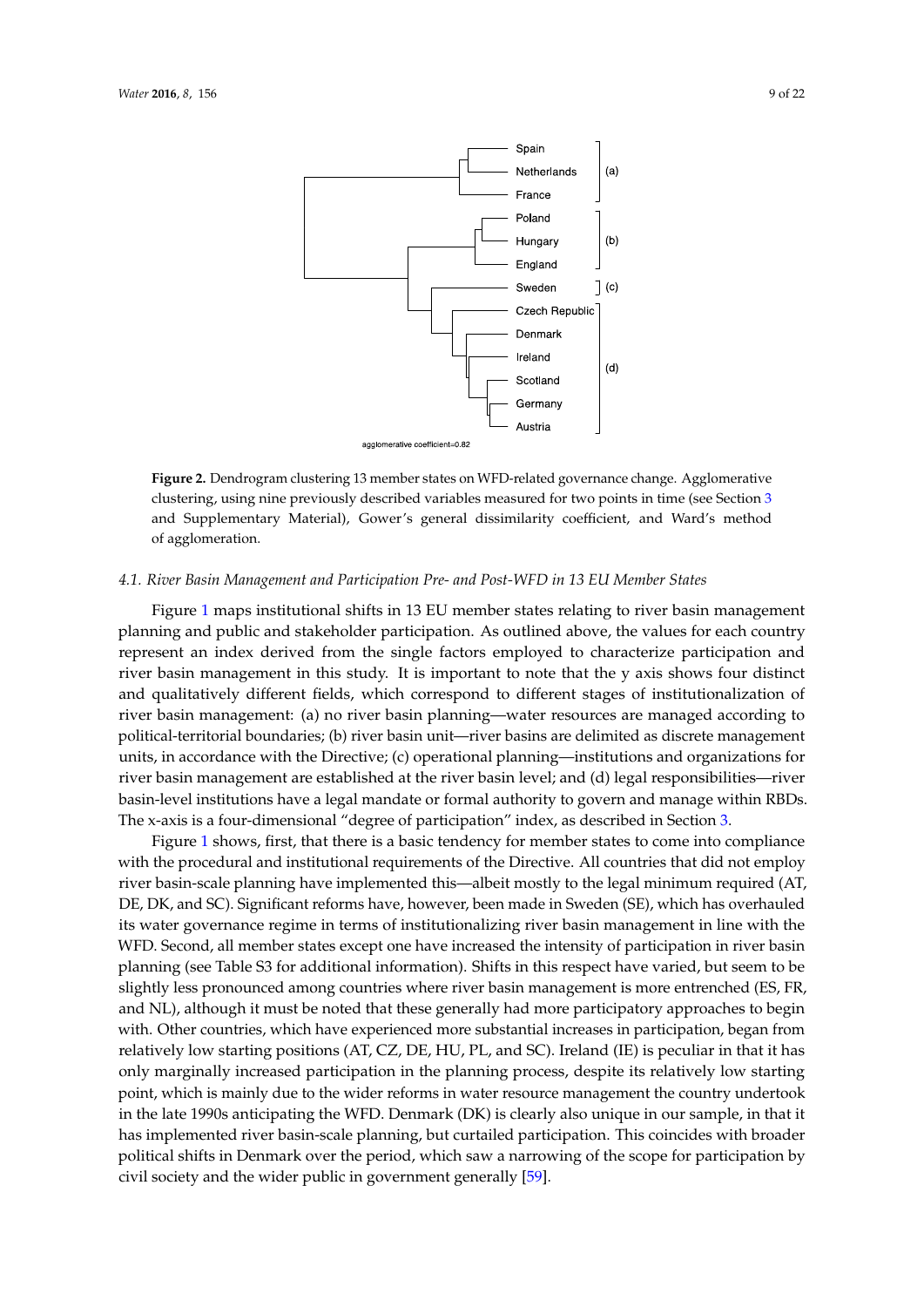Beyond these observations, Figure [1](#page-7-1) appears to suggest a more general tendency for the persistence of the status quo in terms of participatory river basin management within the first management cycle. This is evident in terms of institutional arrangements for river basin planning: while non-complying member states have implemented the required changes, other, already compliant states do not appear to have shifted, but rather retained existing institutional arrangements (CZ, EN, ES, FR, HU, IE, NL, and PL). Regarding changes in participation, arguably all of the increases are rather modest, although,

as noted above, this is less true for member states that had very low levels of participation pre-WFD, and thus perhaps sought to achieve a certain (if still modest) level to be seen to be implementing the Directive (e.g., AT and PL). Certainly these results can be interpreted as corroborating the findings of other studies that claim WFD implementation has not signaled a significant departure from business as usual in many member states (e.g., [\[46\]](#page-19-18)).

Figure [2](#page-8-1) shows four clusters of member states, clustered on "types of experiences" with WFD implementation (as outlined in Section [3\)](#page-5-0). The clusters reflect the different implementation "trajectories" evident in Figure [1,](#page-7-1) and might tentatively be characterized as follows:

- (a) Water governance pioneers (ES, NL, and FR): Countries in this cluster are characterized by long histories of institutionalized river basin management, also including varying degrees of stakeholder participation, often targeted at particular users. Complying with the WFD therefore required rather minor adjustments for these states. In all three countries, existing structures were amended with additional fora for stakeholder involvement broadening the scope for the participation.
- (b) Water resource planners (PL, HU, and EN): Members of this cluster already had some established river basin structures in place, mainly aimed at hydrological planning and with only limited room for participation. The WFD therefore triggered a broadening of participation possibilities without fundamentally overriding the established planning traditions.
- (c) The leap-frog (SE): As Figure [1](#page-7-1) illustrates, Sweden constitutes a special case, having introduced both far-reaching river-basin management and participatory provisions (see Section [4.2.3](#page-11-0) for more detail).
- (d) Water resource governance adapters (CZ, DK, IE, DE, SC, and AT): This is the most diverse cluster, encompassing a number of experiences and governance structures. In most of these states the WFD required changes in both river basin management and participation. Only in the Czech Republic and Ireland were some river basin management structures already in place before the WFD.

Below, we explore for illustrative purposes the experiences of four member states—one drawn from each cluster—with respect to river basin planning and participation in water resources management pre- and post-WFD. While the method employed maximizes intra-group similarity, it is important to note that there is some variance between the members of each group. Hence, these clusters suggest a common trajectory, but one which may have evolved differently across cluster members. The Appendix contains tabular information for the four exemplary countries, summarizing their governance shifts (Tables [A1](#page-16-0) and [A2\)](#page-17-0). For additional detail on public participation under the WFD in all 13 member states see the Supplementary Material (Table S3).

## *4.2. River Basin Management and Participation Pre- and Post-WFD: Four Trajectories*

In this section, we describe in detail four country trajectories, one from each cluster presented above: France, Poland, Sweden and Germany. We examine first adaptation to river basin management for each country and then provisions for participation before and after the Directive according the dimensions of accessibility, representation, communication and power delegation.

## 4.2.1. France: Water Governance Pioneer

France is illustrative of the member states in cluster (a), already meeting many of the structural and procedural provisions of the WFD with some further increases in public participation. France's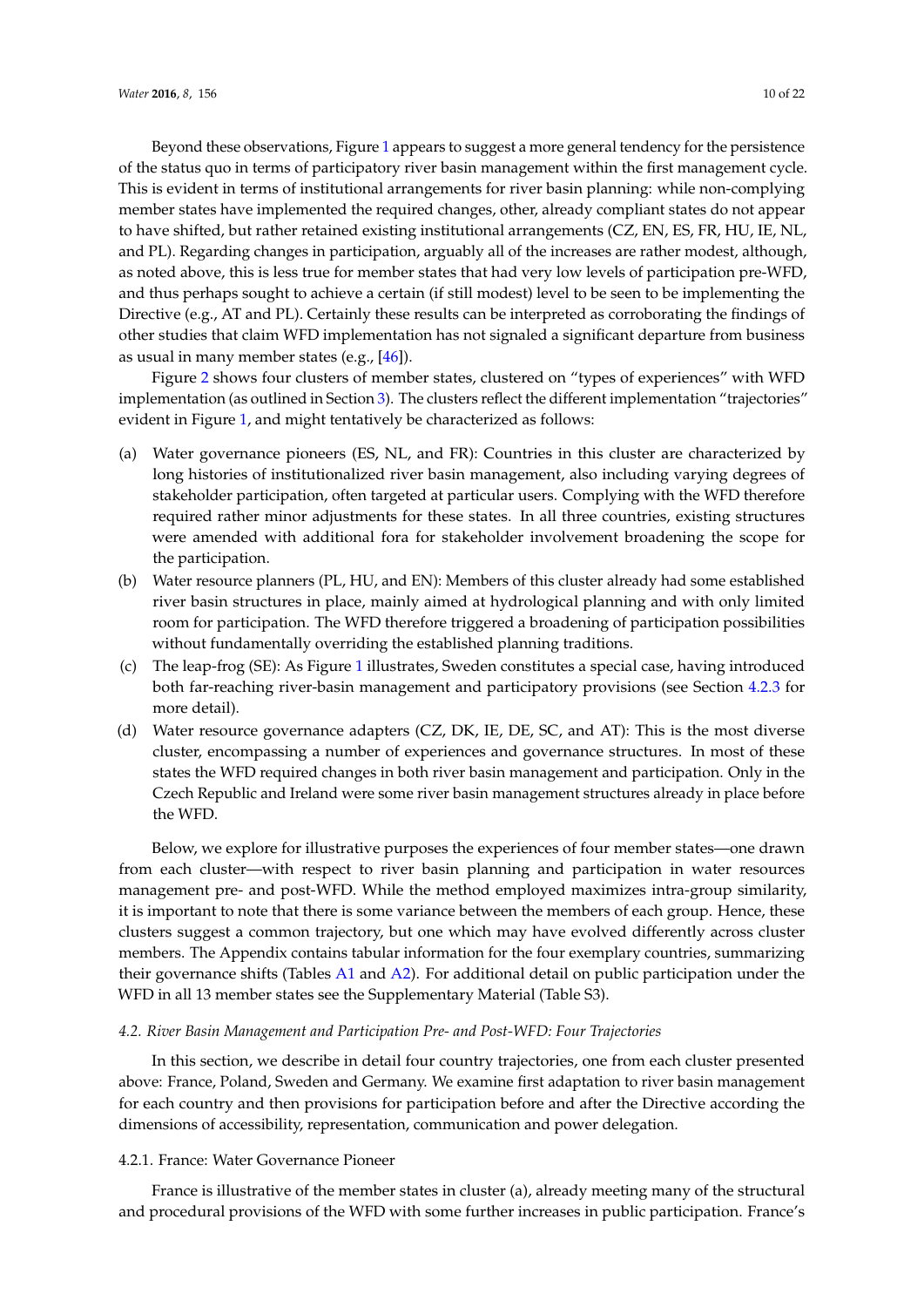long-standing river basin management tradition involves three levels of water governance: National, river basin, and municipality. The Ministry of Environment is responsible for water management legislation and coordination at the national level. River basin management was introduced early on by the Water Act 1964, which established six Water Agencies at the river basin level [\[60\]](#page-20-10). These function as intermediaries between the central state and municipalities [\[61\]](#page-20-11), providing water-environment project financing to municipalities and other implementing actors through subsidies and a water user tax. Users are represented by a Basin Committee, functioning as a "basin parliament" [\[61\]](#page-20-11), which sets the tax and subsidies by vote, and advise Water Agencies on basin-scale policy. The Water Act 1992 introduced important new planning tools following an integrative resource management approach: a "master management plan" (SDAGE), similar to a RBMP, developed by the Basin Committees supported by the Water Agencies for every basin, and the "water management plan" for actions compatible with the SDAGE on the sub-basin level [\[62\]](#page-20-12). Finally, a steering, coordinating and intermediary function is applied through the *Préfet*, a representative of the central government in every *département* that holds a seat in the Basin Committee and approves the SDAGE.

Given France's already advanced river basin management regime, WFD implementation altered French water governance only slightly. The Water Act 2006, which transposed the WFD into French law, requires that apart from the Basin Committee voting on the budget for the SDAGE, the National Parliament must also ratify it [\[61\]](#page-20-11). A new national agency was established to oversee the organization of monitoring and communication activities. Despite these additions, prior arrangements endured. The *Préfets* were designated as competent authorities at the RBD level. Water Agencies and Basin Committees remained the central planning institutions, while various public- and private-sector actors are involved in implementation [\[60\]](#page-20-10).

Within the pre-WFD French system, stakeholder participation was already important. The Basin Committees comprised users and non-state actors, local government actors, and state government actors in equal share according to the Water Act 1964 [\[61\]](#page-20-11) (p. 14). The Water Agency boards of directors mirror this three-part structure, although members are chosen by the Basin Committees [\[62\]](#page-20-12). Another entry point for participation was via Local Water Commissions the local branch of the Basin Committees, where governmental and non-state actors held up to 25%, and local elected representatives at least 50%, of seats [\[60\]](#page-20-10). Both institutions had a formal planning mandate, since the Basin Committees and the Local Water Commissions developed their respective plans.

After the 2006 law change, the composition of Basin Committees changed in favor of more non-state actors and local government representatives (40% each) in comparison to state representatives (20%) [\[61\]](#page-20-11) (p. 14). Regarding the Local Water Commissions, the *Préfet* was given greater leeway to compose these bodies [\[62\]](#page-20-12).

### 4.2.2. Poland: Water Resource Planner

Poland broadly reflects the type of experience of member states in Figure [2,](#page-8-1) cluster (b), possessing established hydrological structures for water resource planning and having made a moderate increase in public participation in planning. A river basin management approach was introduced in the late 1980s, with the transformation of the political system [\[63\]](#page-20-13). In 1991, Regional Water Management Boards were created, corresponding essentially to sub-basin boundaries [\[50\]](#page-20-2). With further reform in 1999, these became responsible for planning and co-ordination among river basins. Provincial governments issue permits and regulate water use, while counties and municipalities manage waterworks and wastewater systems.

The legal framework for Polish water management at the time of Poland's 2004 entry into the EU (the Water Law 2001), had been drafted in accordance with the WFD, and so required only minimal amendment [\[64\]](#page-20-14). While the seven Regional Water Management Boards remained, the Act replaced the sub-basin division with ten RBDs [\[50\]](#page-20-2). The role of competent authority was split between the Ministry of Environment through a National Water Management Authority (established 2006), and the Regional Water Management Boards [\[65\]](#page-20-15). The national Authority prepares and coordinates RBMPs,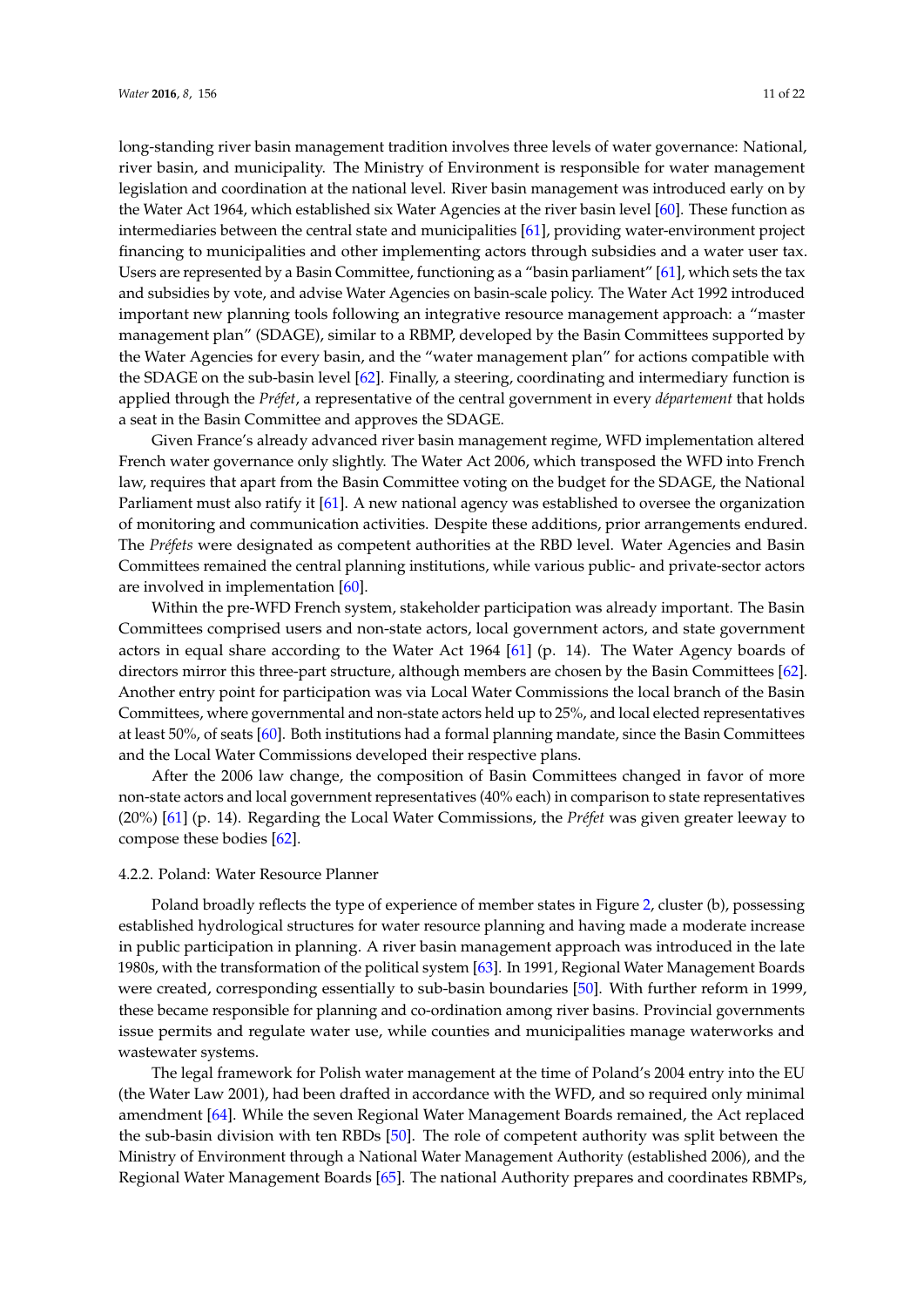while the Boards are responsible for reporting, providing information, and organizing consultation [\[50\]](#page-20-2). However, many water related issues are beyond the Ministry's jurisdiction [\[57\]](#page-20-16). This leads to a considerable degree of fragmentation of competences in the water management regime [\[51\]](#page-20-3). Implementation of measures remains split between the counties, provinces and municipalities.

Despite institutionalization of river basin management, there had been very little provision for stakeholder participation via the Polish Regional Water Management Boards [\[63\]](#page-20-13). Water Management Councils, created in the early 1990s, had no formal mandate, and served rather as information platforms [\[57\]](#page-20-16), comprising representatives of water users and government. Apart from these mechanisms, some small pilot water management projects included participatory structures [\[57\]](#page-20-16).

Within WFD implementation, participation has largely been understood as an information or consultation mechanism [\[66\]](#page-20-17). Nevertheless, the Water Law Act 2001 does provide for institutionalized participation at the national- and the RBD-level. The Regional Water Management Councils, formed by each of the Regional Water Management Boards, play a major role in this [\[63\]](#page-20-13), incorporating additional stakeholders, such as environmental NGOs [\[57\]](#page-20-16). Further, a 30-person National Council of Water Management was introduced as an advisory board for the National Water Management Authority. Members include representatives of local governments, academics, and social, economic and environmental organizations [\[63\]](#page-20-13).

## <span id="page-11-0"></span>4.2.3. Sweden: The Leap-Frog

Sweden is unique among the countries analyzed here, having made marked changes in institutionalizing river basin management and provisions for participation. Hence, Sweden can be characterized as a "leap-frog", occupying its own cluster (c) in Figure [2.](#page-8-1) Swedish water policy has traditionally been shaped by the central state as the regulatory authority, with municipalities being the main units for long-term water and land use planning [\[67\]](#page-21-0). The regional level was relatively less important in this regard [\[68\]](#page-21-1). Despite the dominance of municipal-level planning, some limited management activities did occur at the scale of waterways and catchments. For example, several Swedish municipalities formed voluntary joint water quality management associations at the catchment scale, although their activities were mainly limited to monitoring [\[69\]](#page-21-2).

WFD implementation brought far-reaching change. A new administration for river basin management was established, in parallel with the relevant municipal structures [\[70\]](#page-21-3). Five RBDs were designated, and associated River Basin District Authorities assigned. This role is assumed by a County Board in the RBD, which takes on responsibility for coordinating water management between the counties in the basin [\[9\]](#page-18-7). Within each RBD, formal decision-making lies with a Water Board comprised of government-appointed experts [\[70\]](#page-21-3). The Swedish WFD system is thus mainly based on expert decision-making complemented by some participatory mechanisms (see below). Municipalities remain the supposed chief implementing actors. The overall system for water management in Sweden is therefore highly complex (overlapping administrative scales, mandates and modes of decision-making). With the strong emphasis on RBDs and regional counties, national co-ordination became rather weak and, as a consequence, a new national coordinating authority was set up in 2011 [\[51\]](#page-20-3).

Public participation in Swedish water management had not been facilitated by formal procedures pre-WFD. However, the aforementioned joint water quality management associations did provide a coordinating mechanism between municipalities, and some opportunities for participation. Association membership included municipal officials and representatives of local businesses, agriculture, forestry and environmental groups [\[69\]](#page-21-2). Being focused on monitoring, these associations did not feed directly into local water resource planning [\[69\]](#page-21-2).

The WFD introduced various mechanisms for public and stakeholder participation. While Swedish legislation does not specify the role of public participation, there are three entry-points for active involvement. First, the main instrument for participation is a system of Water Councils at the sub-basin level [\[70\]](#page-21-3). These can be created in a bottom-up manner by municipalities or water associations [\[9\]](#page-18-7). Their main purpose is to provide for ongoing involvement of interested parties [\[71\]](#page-21-4).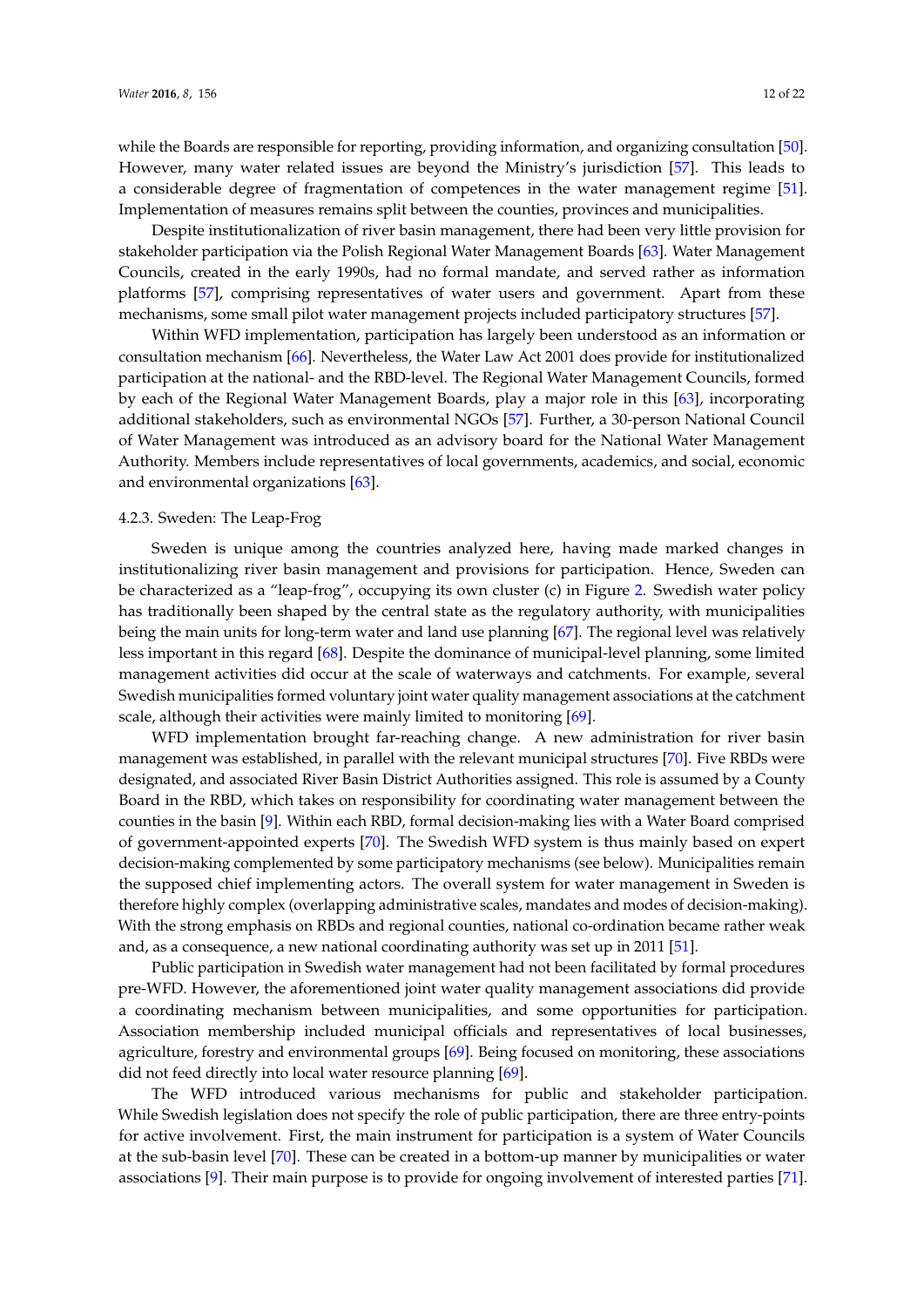Once established, the Water Councils function as sounding boards throughout the planning processes, with the aim of incorporating local knowledge, commenting on official proposals, and preparing and presenting their own proposals [\[9\]](#page-18-7). Second, representatives from the business sector and environmental groups can be appointed as experts to the Water Boards [\[69\]](#page-21-2). Third, Water Boards and Councils are complemented by open consultations and reference groups at the national and regional levels. Reference groups comprise relevant actors from the RBD, such as farmers associations, and forestry and water companies, and provide a platform for information exchange and discussion of policies [\[71\]](#page-21-4).

#### 4.2.4. Germany: Water Resource Governance Adapter

Germany is broadly illustrative of the experiences of countries in Figure [2,](#page-8-1) cluster (d), having adopted river basin planning and established various procedures to encourage stakeholder participation. Given Germany's federal system, WFD implementation has varied across the different federal states (*Länder*), but a degree of generalization is nevertheless possible. Prior to the WFD water resources management in Germany aligned almost exclusively with administrative rather than natural boundaries, and there was a strong tradition of state water policy and governance among the *Länder*. Administrative powers were, and still are, clearly divided between the federal government, which sets the general standards for planning and management through legislation (*i.e.*, the Federal Water Act), and the *Länder*, which have primary responsibility for water policy [\[50\]](#page-20-2).

Despite this political-territorial regime, river basin management was a recognized approach in Germany, but it was practiced mainly in informal initiatives [\[72\]](#page-21-5). A joint working group of the *Länder* (and later the Federal Ministry of the Environment), called LAWA (*Länderarbeitsgemeinschaft Wasser*), was formed in 1956, and produced guidance documents for the harmonization of management of cross-state water resources. Institutionalized forms of river basin management also emerged, albeit rarely, on municipal and sub-basin levels [\[72\]](#page-21-5).

The transposition of the WFD into German law did institute a river basin planning regime, but it did not result in a radical shift from the status quo, as river basin management arrangements remained almost entirely based on pre-existing administrative structures. Ten German RBDs were designated under the Directive, and the Federal Ministry of the Environment and the relevant state ministries—mainly the state environmental ministries—are the assigned competent authorities. The LAWA acted as an important coordinating body, providing guidelines for common procedures among the *Länder* (e.g., [\[73\]](#page-21-6)) and thus opting for a co-ordination-based model over independent river basin authorities [\[74\]](#page-21-7). While this model envisaged close cooperation among *Länder* within RBDs, there are few joint RBMPs given the existence of shared basins. Instead, it was common for *Länder* to develop their own, separate contribution to a joint RBMP, which resulted in 35 plans covering the 10 RBDs [\[75\]](#page-21-8).

There were established procedures for public participation in water resources planning in Germany prior to WFD implementation. However, these centered around formalized consultation with the public and affected stakeholders, and provided only very limited scope for active involvement. Public works and environmental impact assessment, for example, usually required public involvement, and public consultation in water resources management constituted an entry point for participation. Such processes were not, however, established in all *Länder*, and involvement usually did not surpass information and consultation in the final stages of decision-making [\[72\]](#page-21-5).

As WFD implementation is primarily a federal state responsibility, there is no overarching framework or common procedure for participatory river basin management planning. Neither the amended Federal Water Act of 2002 nor the LAWA established special rules or harmonizing requirements. Nevertheless, a two-tier structure is rather common among the *Länder*. On the state level advisory boards, affiliated to the respective environmental ministries, were established in 12 of the 16 *Länder* [\[76\]](#page-21-9). Despite their diverse compositions, these boards generally serve as an information platform on WFD implementation procedures. On the local sub-basin level, stakeholder involvement in planning varies widely, ranging from active collaboration (e.g., in "water forums" and working groups) to relatively restricted information and consultation procedures. Overall, within this two-tier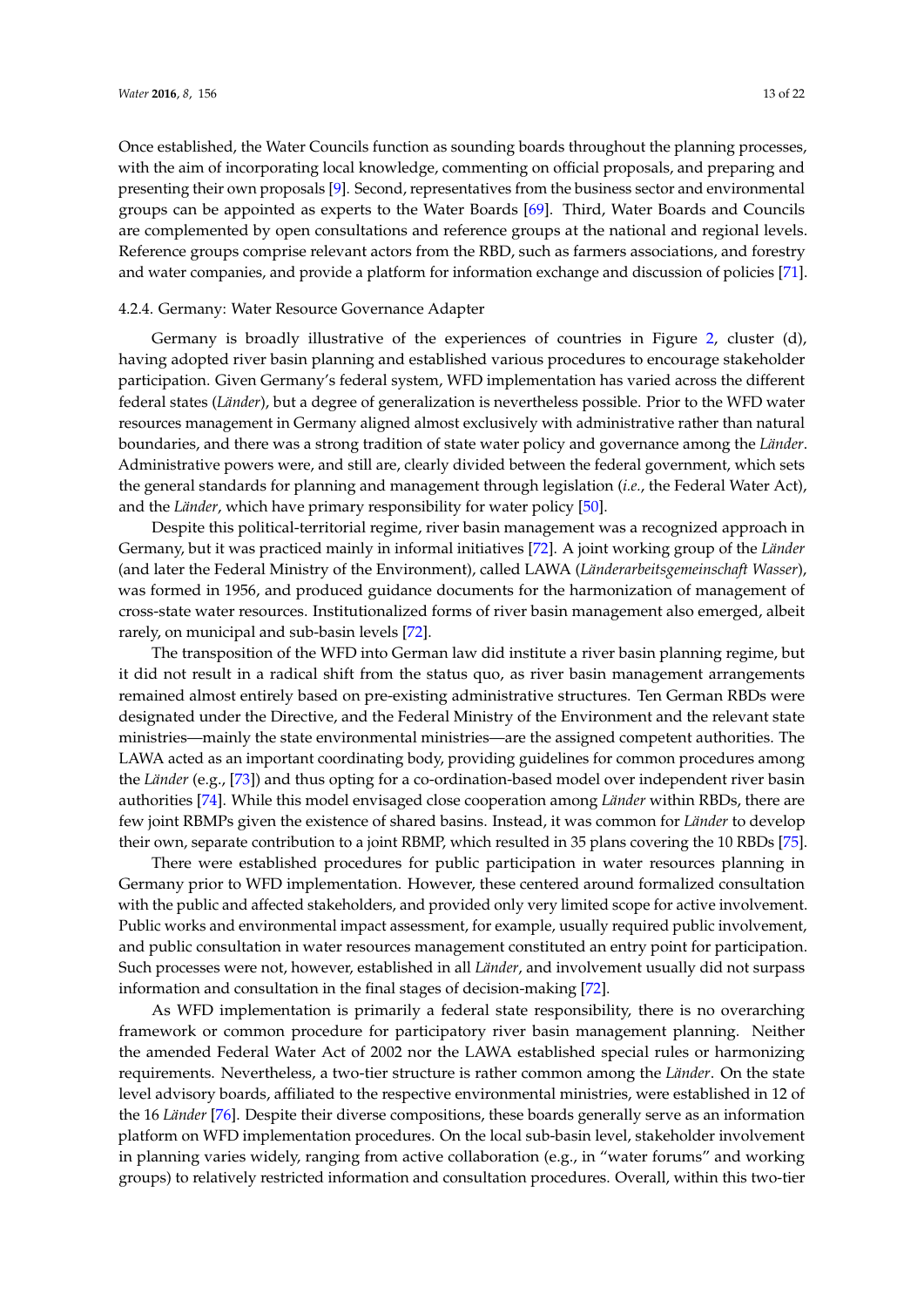consultative procedure, greater emphasis is usually on the local, sub-basin level. For the most part, it is organized stakeholders that are addressed in these procedures rather than the general public [\[72\]](#page-21-5).

#### <span id="page-13-0"></span>**5. Discussion**

The Water Framework Directive set bold targets for water quality across the EU, and also made ambitious procedural prescriptions—specifically regarding river basin management and participatory planning. The assumption, on the part of the European Commission, was that these procedural innovations would help achieve the substantive goals of the Directive. Whether these innovations have fostered implementation towards the Directive's water quality goals is questionable, however. A recent report of the European Commission found that implementation of more than 70% of measures is still ongoing or has not yet started [\[77\]](#page-21-10). Nonetheless, timely compliance with the Directive was rather high, as only four member states did not issue RBMPs on time in 2009 [\[46\]](#page-19-18). While it is perhaps too soon to draw overarching conclusions regarding implementation, it is useful and timely to examine from a comparative perspective procedural and planning adaptations that have taken place, and how the "transition" to participatory river basin management has played out across the member states. While academic debate continues over the conditions under which participatory governance and integrated water resources management can effectively be implemented [\[11,](#page-18-8)[36,](#page-19-11)[39\]](#page-19-20), the potential for these policy innovations to produce better environmental impacts under certain circumstances compels us to explore how they are evolving in the context of European water governance.

Overall there is a shortage of comparative analysis of WFD implementation—especially relative to the number of single case studies available—but assessments suggest that institutional change and governance adaptations have been slow and irregular. In particular, transition away from pre-existing institutional structures and governance processes has been negligible in many cases, and even the EU's own monitoring has highlighted a tendency towards persistence of the status quo over the first planning cycle [\[46\]](#page-19-18). Exceptions exist, of course, and some notable shifts and transitions have taken place at national and local scales, but these are not necessarily typical. Here, we briefly discuss insights from our study, and consider implications for European environmental governance and further research on WFD implementation.

The WFD has driven a shift to river basin-level planning among the member states, but this shift has not been uniform (see Figure [1\)](#page-7-1). Countries that did not have a river basin planning system prior to 2000 have come into compliance with this requirement of the Directive by designating RBDs, but have generally not exceeded their basic obligations under the Directive in this regard. This is reflected in the case of Germany (see Appendix A), which designated RBDs but appointed state-level environment ministries as competent authorities, essentially leaving water resources planning and implementation with the existing authorities. None of the countries that were already compliant increased the degree of institutionalization of river basin management. For some member states with more established river basin management regimes, such as France, yet greater institutionalization may not be feasible or necessary. However, for others like Poland, for example, there would be scope to further consolidate the roles of competent authorities. Substantial transformation of water governance structures has occurred, as demonstrated by the post-WFD reforms in Sweden, but certainly is not typical. As has been observed in other studies in environmental management (e.g., [\[78,](#page-21-11)[79\]](#page-21-12)), established institutional arrangements proved durable and were usually amended rather than replaced by new WFD-induced governance structures. Even in the Swedish example, the planning mandate of the municipalities did not vanish but coexists with the newly implemented water resource administration. These findings highlight the high costs and barriers facing members states adapting their governance systems, in particular if shifts include a scalar redistribution of competencies [\[80\]](#page-21-13). Nevertheless, it is notable that Poland, France and Sweden did strengthen national-level coordination with the establishment of new governance institutions and, in the case of Poland, even assigned river basin management competences at this level.

The introduction of arrangements for participatory river basin management planning across the EU has been mixed. Overall, it can be observed that there has been a general trend in the initial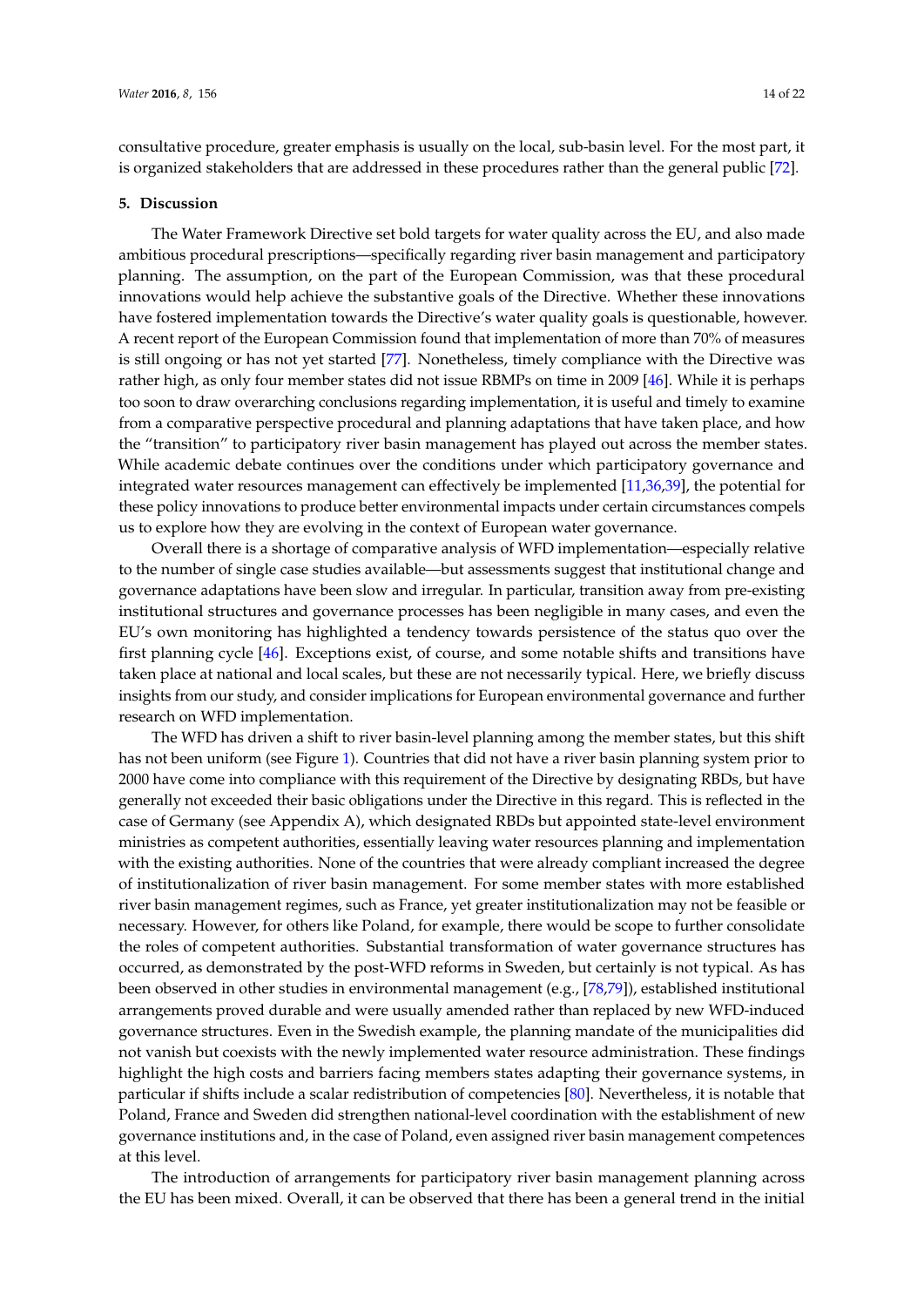implementation phase towards greater formal provision for public and stakeholder participation but, again, this has occurred in the context of very different baselines given varied political-cultural contexts from country to country. Similarly, broader processes of socio-political change may have shaped the shifts we observe here, and caution must be exercised in attributing change solely to the WFD. For example, it is possible that EU member states have been undergoing a broader "shift from government to governance" in all sectors, and would have increased active involvement of interested parties whether the WFD required it or not. By the same token, national political change can thwart or reverse the opening up of planning, as happened in the case of Denmark.

As discussed above, while the WFD is quite concrete about information provision and consultation procedures, it affords member states a great deal of discretion in relation to encouraging active involvement. Despite this, we do see initiatives to facilitate active involvement in most member states. As to convergence in terms of type and level of participation, we find some evidence that member states are tending towards active involvement through the establishment of advisory groups that bring organized stakeholders into the planning process. This can be seen in Poland with the creation of the National Council of Water Management, and in Germany with the two-tier system of advisory boards at the state level and the sub-basin level. In Sweden the Water Councils and Water Boards fulfill a similar function, although the former are more oriented towards incorporation of local knowledge than we see in most other countries. In France the established mechanisms for collaborative river basin management were not changed significantly, although the rules governing Basin Committees were adjusted to provide greater access for non-state actors.

## **6. Conclusions**

The WFD has imposed common targets and a common timeline for implementation on the member states, and made particular procedural prescriptions. These, however, have encountered a diversity of political-cultural contexts and a variety of pre-existing institutional structures for the management of water resources. Naturally, this has meant a wide variety of experiences with implementation of the Directive at national and sub-national levels. A certain degree of legal and institutional adaptation has been required by all member states, but given the leeway afforded by the Directive, many have opted to retain existing structures and procedures as far as possible. Where the WFD did bring about institutional change, this occurred mainly on an operative level, without transferring real political responsibilities and power to new river basin bodies or the public. Only in countries with already established river basin management (plus Sweden) did political power reside with river basin authorities or participatory structures, also allowing for binding political (allocation) decisions. All other countries followed a rather managerial approach, seeing participation and river basin management structures as contributing to established routines of environmental decision-making. What the various adaptations will mean for the achievement of the substantive goals of the Directive, and for water quality in Europe, remains to be seen. Certainly the water quality target of "good status", to be achieved by 2015, was too ambitious, and has not been achieved for all waters by any member state.

While broad engagement of "all interested parties", including the general public, communities and stakeholders, at all stages of the planning process has not materialized, perhaps the emergent "advisory board" model and the selective involvement of organized stakeholders will prove to be the most feasible and effective means of stakeholder engagement for competent authorities. On the other hand, general failure to truly open up participation beyond business as usual could well hamper the identification of innovative measures and diminish the capacity of authorities to tackle new and emerging pressures on the water environment. Similarly, participation and involvement that does not afford participants real influence may serve to alienate stakeholders, further damage public trust in authorities, and undermine the legitimacy of resultant plans and measures. These questions are beyond the scope of this study, but certainly should be a focus of future research on WFD implementation. Indeed, we have largely set aside here unresolved debates as to whether public participation or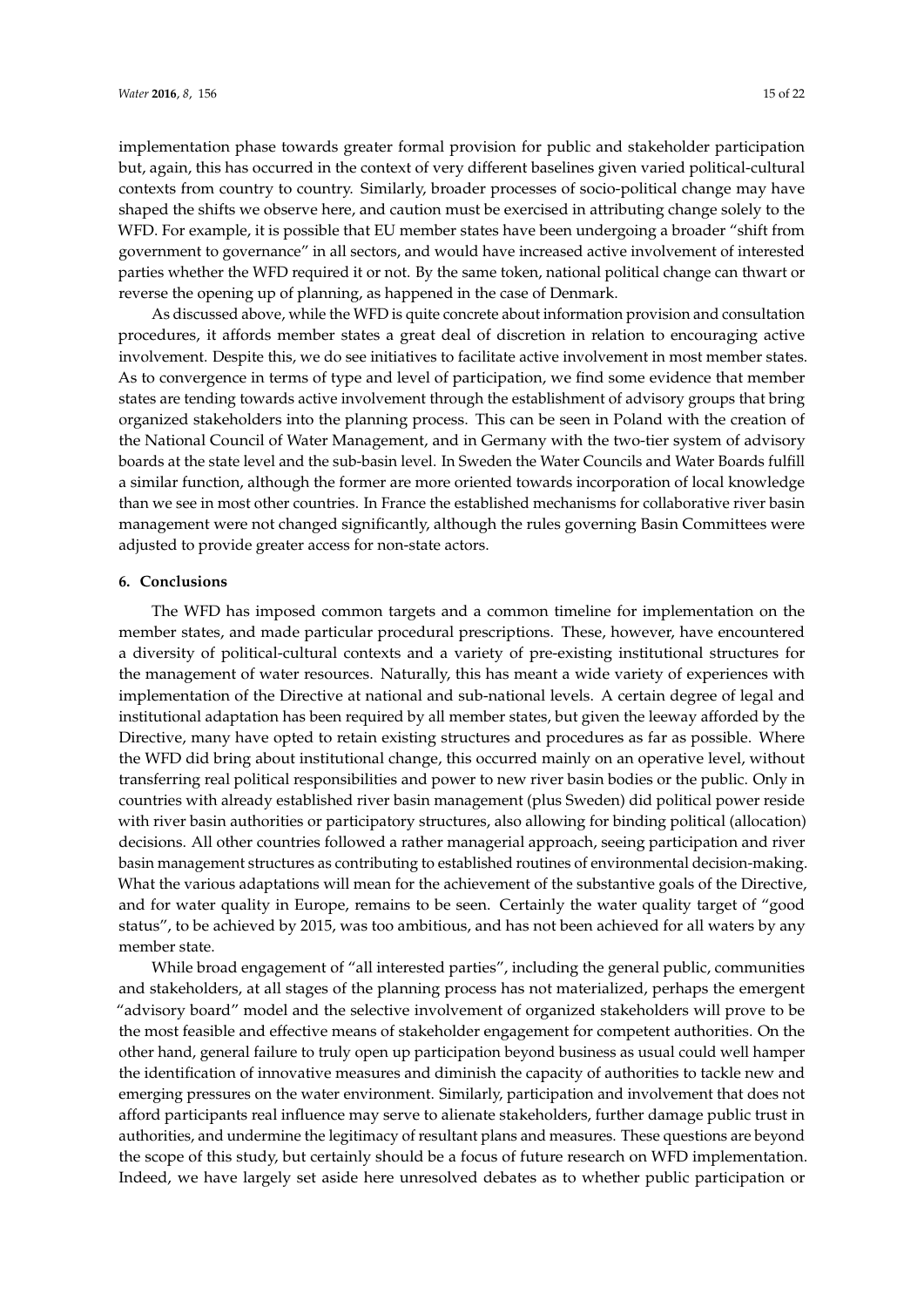integrated river basin management are appropriate or potentially effective approaches for sustainable water resources management, but these remain crucial questions. How, and under what conditions such approaches can succeed in delivering good water status as well as other social and ecological gains, will require further empirical research and in-depth case studies of the kind we have drawn upon for this comparative analysis. Research should closely examine the functioning, legitimacy and actual effectiveness of the new institutions and procedures that have come into being as a result of the WFD. The cyclical nature of WFD implementation brings the opportunity for ongoing observational case study research and attention to processes of adaptation and learning in European water governance. Insofar as WFD implementation is "learning by doing" [\[81\]](#page-21-14) (p. 233), research should continue to examine the experiences and trajectories of particular member states and river basin districts with a view to drawing lessons from progress and innovations in institutional adaptation for river basin management and participatory planning over future planning cycles. Further comparative research should both help track progress at the European level with respect to the implementation of the WFD, and provide potentially useful insights that might benefit "horizontal" governance learning across the EU member states.

**Supplementary Materials:** The following are available online at www.mdpi.com/2073-4441/8/4/156/s1, Table S1: Variable descriptions; Table S2: Raw and aggregate data of public participation and river basin management in 13 EU member states for t0 and t1; Table S3: Public Participation in 13 EU member states under the WFD; Text S1: Method of aggregation for indices used; Text S2: Literature drawn on in coding: European water resources management before and after EU Water Framework Directive implementation.

**Acknowledgments:** Parts of this research were funded by the German Research Foundation grant no. NE 1207/2-1 to J.N. (project GoScaLE), and by the European Research Council Starting Grant no. 263859 to J.N. (project EDGE). We thank Lena Elmgren, Insa Krempin, and Blandine Boeuf for research assistance.

**Author Contributions:** This research was conceived and designed by Jens Newig and Nicolas Jager.; the analysis was carried out mainly by Nicolas Jager; Edward Challies, Elisa Kochskämper and Nicolas Jager researched and wrote the paper. All other co-authors contributed material and verified the results. All authors were involved in the finalization of the submitted manuscript. All authors read and approved the final manuscript.

**Conflicts of Interest:** The authors declare no conflict of interest.

## **Abbreviations**

The following abbreviations are used in this manuscript:

| AT         | Austria                                                                                        |
|------------|------------------------------------------------------------------------------------------------|
| <b>CIS</b> | Common Implementation Strategy                                                                 |
| CZ         | Czech Republic                                                                                 |
| DE         | Germany                                                                                        |
| DK         | Denmark                                                                                        |
| EN         | England and Wales                                                                              |
| ES         | Spain                                                                                          |
| EU         | European Union                                                                                 |
| FR         | France                                                                                         |
| HU         | Hungary                                                                                        |
| IE         | Ireland                                                                                        |
| LAWA       | Länderarbeitsgemeinschaft Wasser, federal states working group for water resource management   |
| NGO        | Non-governmental organization                                                                  |
| NL         | The Netherlands                                                                                |
| PL         | Poland                                                                                         |
| PoM        | Program of Measures                                                                            |
| <b>RBD</b> | <b>River Basin District</b>                                                                    |
| RBMP       | River Basin Management Plan                                                                    |
| SC         | Scotland                                                                                       |
| SDAGE      | Schéma directeur d'aménagement et de gestion des eaux, Water Management and Development Scheme |
| SE         | Sweden                                                                                         |
| <b>WFD</b> | Water Framework Directive                                                                      |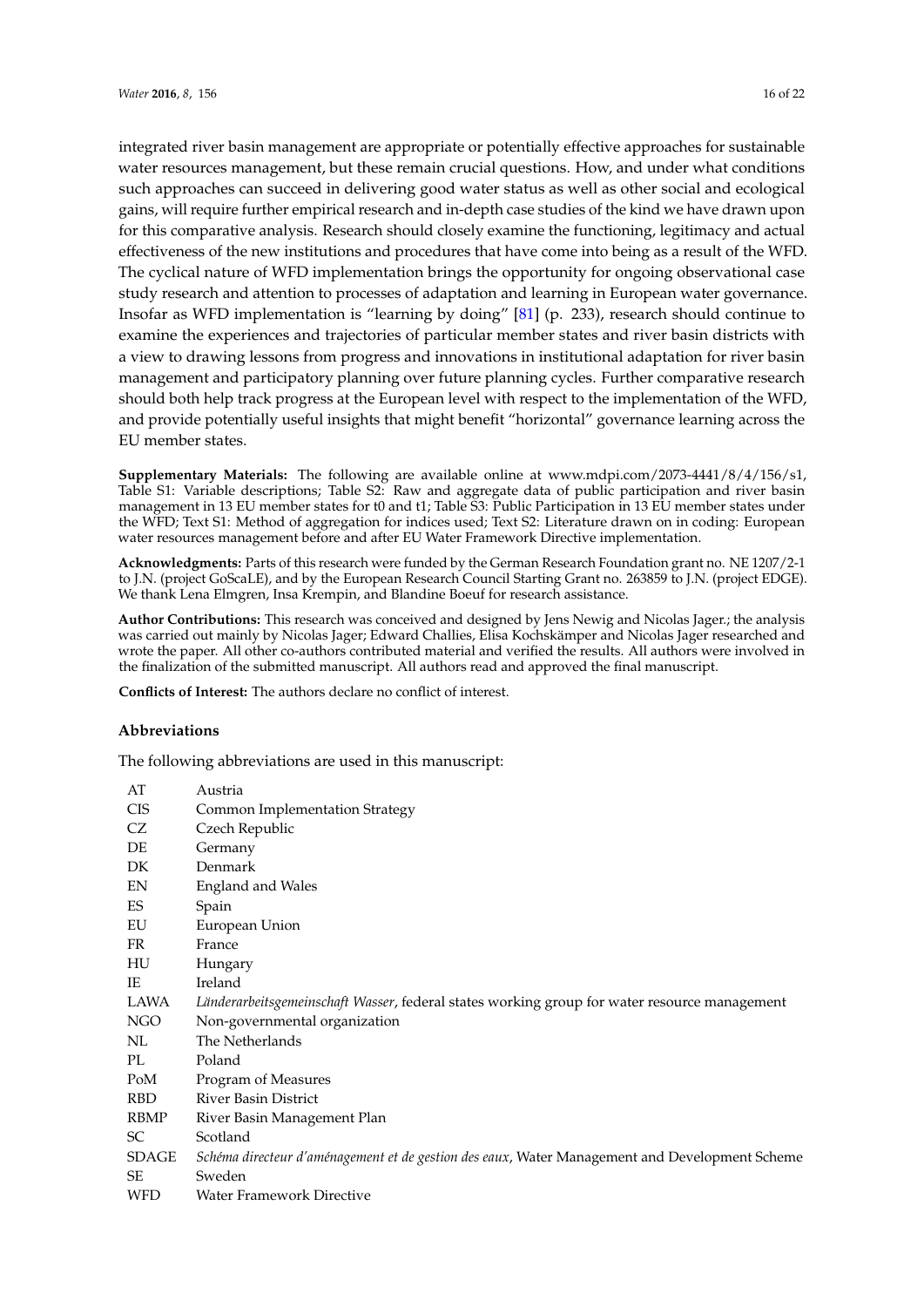# **Appendix A**

<span id="page-16-0"></span>

| <b>Water Resource</b><br>Management | Germany                                                                                                                 |                                                                                                                         | Sweden                                                                                                            |                                                                            | Poland                                                                     |                                                                                                                                                        | France                                                       |                                                                                                                                                               |
|-------------------------------------|-------------------------------------------------------------------------------------------------------------------------|-------------------------------------------------------------------------------------------------------------------------|-------------------------------------------------------------------------------------------------------------------|----------------------------------------------------------------------------|----------------------------------------------------------------------------|--------------------------------------------------------------------------------------------------------------------------------------------------------|--------------------------------------------------------------|---------------------------------------------------------------------------------------------------------------------------------------------------------------|
|                                     | t <sub>0</sub>                                                                                                          | t1                                                                                                                      | t <sub>0</sub>                                                                                                    | t1                                                                         | t <sub>0</sub>                                                             | t1                                                                                                                                                     | t <sub>0</sub>                                               | t1                                                                                                                                                            |
| Planning Unit                       | Administrative<br>boundaries                                                                                            | River Basin<br><b>Districts</b>                                                                                         | Administrative<br>boundaries                                                                                      | River Basin<br><b>Districts</b>                                            | River basin<br>level                                                       | <b>River Basin</b><br><b>Districts</b>                                                                                                                 | River basin<br>level                                         | River Basin<br><b>Districts</b>                                                                                                                               |
| Responsible<br>Actors               | Shared<br>responsibility<br>between federal<br>and state (Länder)<br>level: Ministry of<br>Environment and<br>16 Länder | Shared<br>responsibility<br>between federal<br>and state (Länder)<br>level: Ministry of<br>Environment and<br>16 Länder | Central state level:<br>through regulatory<br>authority (Swedish<br>Agency for Marine<br>and Water<br>Management) | River basin<br>level: Water<br>Authorities                                 | Central state:<br>Ministry of<br>Environment                               | Central state and River<br>basin level: National<br>Water Management<br>Authority (Ministry<br>of Environment),<br>Regional River<br>Management Boards | Central state:<br>Ministry of<br>Environment                 | Central state and<br>regional level: Ministry<br>of Environment and its<br>regional offices/river<br>basin coordinators<br>(Préfet coordonnateur<br>de basin) |
| Planning<br>Competences             | Länder level: State<br>Ministries of<br>Environment,<br>District<br>Governments                                         | Länder level: State<br>Ministries of<br>Environment,<br>District<br>Governments                                         | Local level:<br>Municipalities                                                                                    | River basin<br>level: Board of<br>Governors of<br>the Water<br>Authorities | River basin<br>level: Regional<br>Water<br>Management<br>Boards            | Central state and River<br>basin level: National<br>Water Management<br>Authority, Regional<br>Water Management<br>Boards                              | River basin<br>level: Water<br>Agencies, Basin<br>Committees | River basin level:<br>Water Agencies,<br><b>Basin Committees</b>                                                                                              |
| Implementation<br>Competences       | Local level: Cities,<br>Rural Districts,<br>Municipalities                                                              | Local level: Cities,<br>Rural Districts,<br>Municipalities                                                              | Local level:<br>Municipalities                                                                                    | Local level:<br>Municipalities                                             | Regional and<br>local level:<br>Provinces,<br>Districts,<br>Municipalities | Regional and local level:<br>Provinces, Districts and<br>Municipalities                                                                                | Local level:<br>Municipalities                               | Local level:<br>Municipalities,<br>Private contractors                                                                                                        |

Table A1. Institutional Arrangements for Water Resources Management and Participation before (t0) and after (t1) the WFD in Four Member States.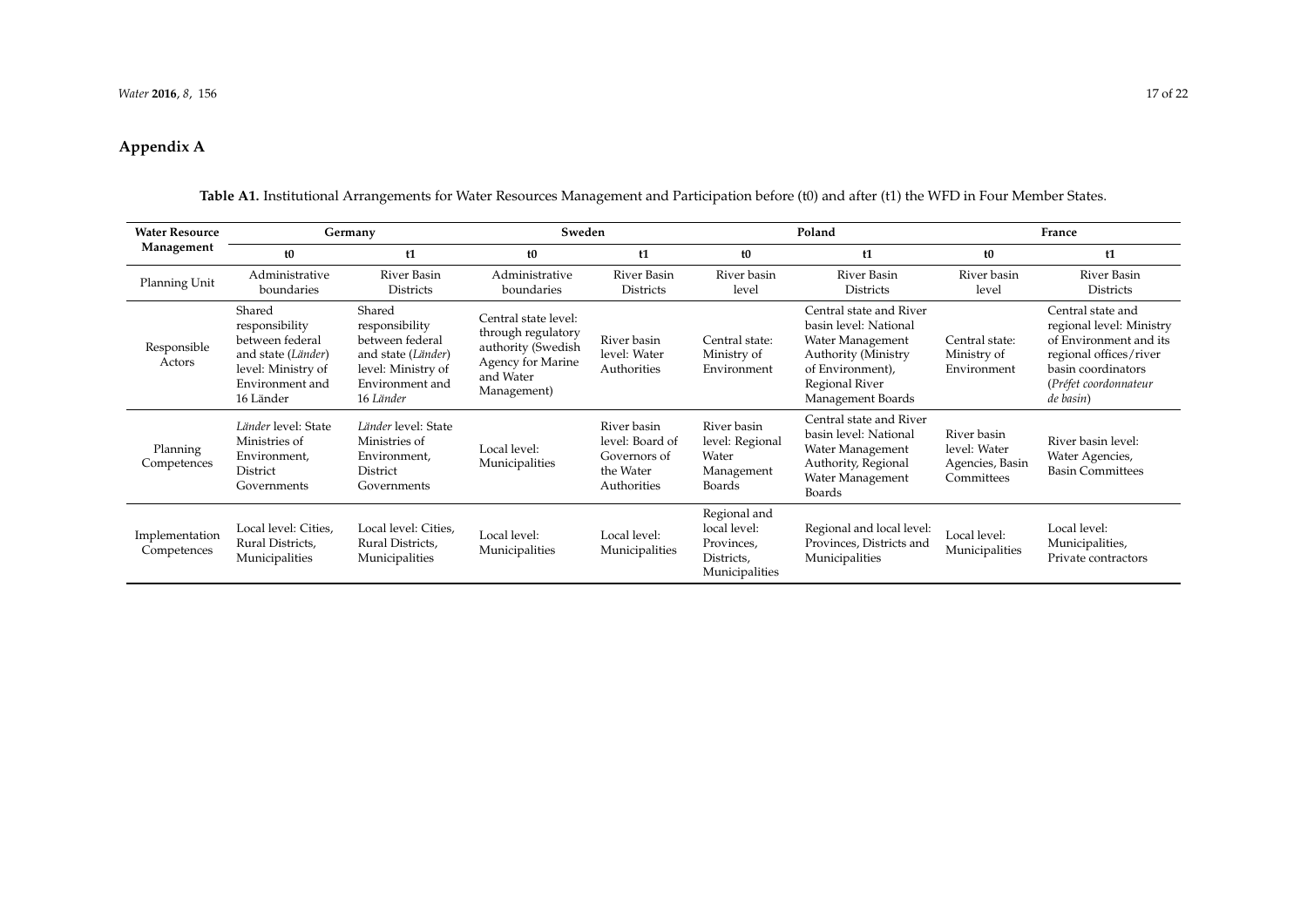<span id="page-17-0"></span>

| Participation                           | Germany                                       |                                                             | Sweden                                                                           |                                                                               | Poland                                                                    |                                                                                                                                     | France                                                                |                                                                                                      |
|-----------------------------------------|-----------------------------------------------|-------------------------------------------------------------|----------------------------------------------------------------------------------|-------------------------------------------------------------------------------|---------------------------------------------------------------------------|-------------------------------------------------------------------------------------------------------------------------------------|-----------------------------------------------------------------------|------------------------------------------------------------------------------------------------------|
|                                         | t0                                            | t1                                                          | t0                                                                               | t1                                                                            | t0                                                                        | t1                                                                                                                                  | t <sub>0</sub>                                                        | t1                                                                                                   |
| Status of<br>participatory<br>processes | Without formal<br>mandate: Public<br>planning | Formal mandate:<br>Advisory bodies                          | Without formal<br>mandate: Joint<br>water quality<br>management<br>organizations | Formal mandate:<br>Water Boards,<br>reference groups<br>and Water<br>Councils | Without formal<br>mandate:<br>Regional Councils<br>of Water<br>Management | Formal mandate:<br>National Council of<br>Water Management,<br>National Water<br>Forum, Regional<br>Councils of Water<br>Management | Formal<br>mandate: Basin<br>Committees,<br>Local Water<br>Commissions | Formal<br>mandate: Basin<br>Committees,<br>Local Water<br>Commissions,<br>Board of Water<br>Agencies |
| Number of<br>processes                  | One                                           | Two: Federal state<br>and mainly<br>sub-basin/local level   | One                                                                              | Three: River basin<br>and sub-basin<br>level                                  | One                                                                       | Three: National and<br>river basin district<br>level                                                                                | Two                                                                   | Three: River<br>basin and<br>sub-basin level                                                         |
| Access                                  | Limited                                       | By invitation (except<br>in two Länder with<br>open access) | Limited                                                                          | Open                                                                          | Limited                                                                   | By invitation<br>(self-selection<br>structures exist)                                                                               | Wide access                                                           | Wide access<br>(election of<br>participants)                                                         |
| Representation                          | Not balanced                                  | Certain balance                                             | Not balanced                                                                     | Highly balanced                                                               | Not balanced                                                              | Certain balance                                                                                                                     | Certain balance                                                       | Certain balance                                                                                      |
| Level of<br>Participation               | Information and<br>some consultation          | Consultation                                                | Information                                                                      | Involvement                                                                   | Information                                                               | Consultation                                                                                                                        | Collaboration                                                         | Collaboration                                                                                        |

## **Table A2.** Institutional Arrangements for Participation before  $(t_0)$  and after  $(t_1)$  the WFD in Four Member States.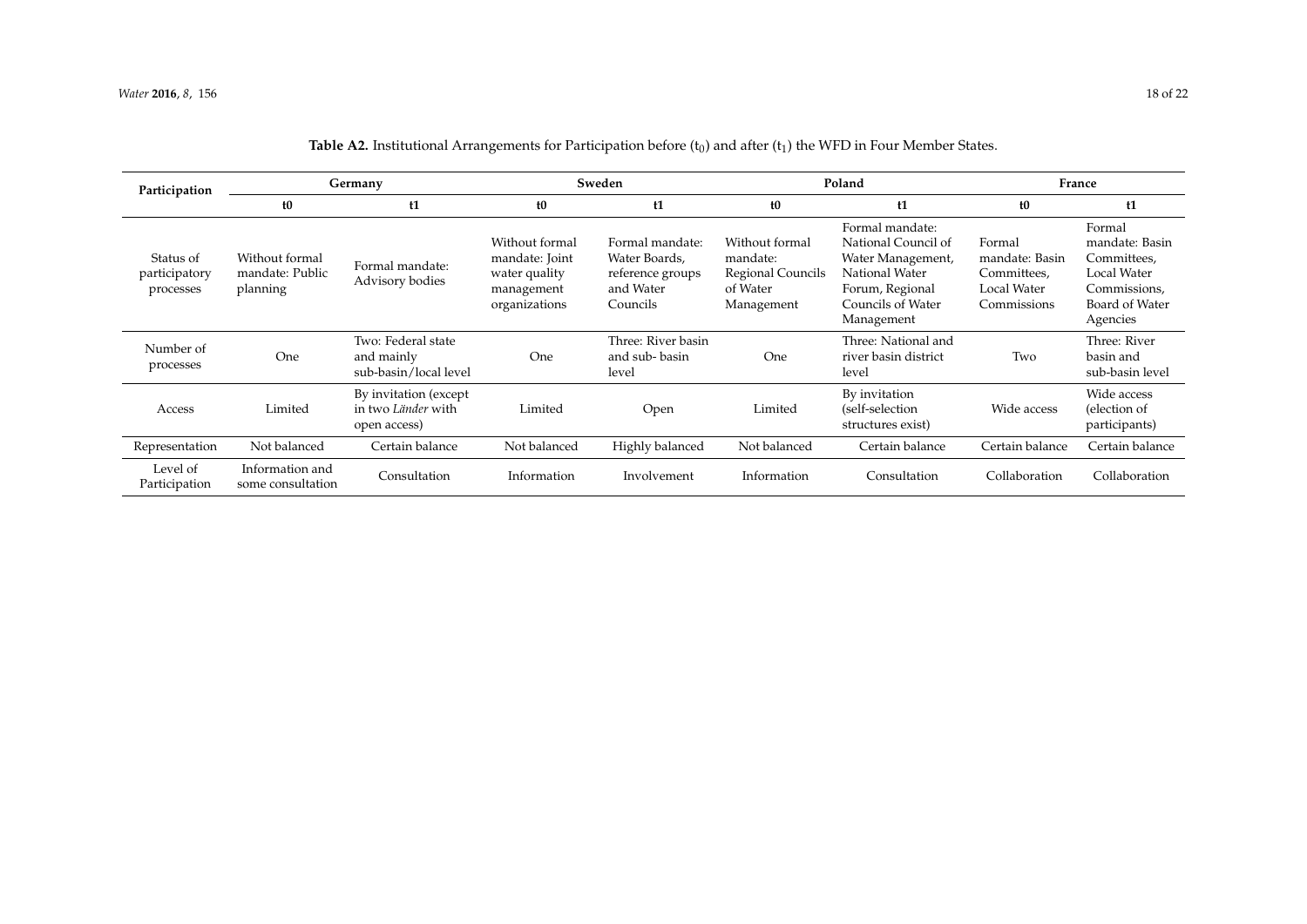## **References**

- <span id="page-18-0"></span>1. Grimeaud, D. Reforming EU water law: Towards sustainability? *Eur. Environ. Law Rev.* **2001**, *10*, 41–51. [\[CrossRef\]](http://dx.doi.org/10.1023/A:1016601023837)
- <span id="page-18-1"></span>2. Kallis, G.; Nijkamp, P. Evolution of EU water policy: A critical assessment and a hopeful perspective. *Z. Umweltpolit. Umweltr.* **2000**, *23*, 301–335.
- <span id="page-18-2"></span>3. Knill, C.; Lenschow, A. *Implementing EU Environmental Policy: New Directions and Old Problems*; Manchester University Press: Manchester, UK, 2000.
- <span id="page-18-3"></span>4. European Commission. *The Water Framework Directive: Tap into It!*; Office for Official Publications of the European Communities: Luxembourg City, Luxembourg, 2002.
- 5. Blöch, H. The European Union Water Framework Directive: Taking European water policy into the next millennium. *Water Sci. Technol.* **1999**, *40*, 67–71. [\[CrossRef\]](http://dx.doi.org/10.1016/S0273-1223(99)00690-3)
- <span id="page-18-4"></span>6. Kaika, M. The Water Framework Directive: A new directive for a changing social, political and economic European framework. *Eur. Plan. Stud.* **2003**, *11*, 299–316. [\[CrossRef\]](http://dx.doi.org/10.1080/09654310303640)
- <span id="page-18-5"></span>7. Newig, J.; Koontz, T.M. Multi-level governance, policy implementation and participation: The EU's mandated participatory planning approach to implementing environmental policy. *J. Eur. Public Policy* **2014**, *21*, 248–267. [\[CrossRef\]](http://dx.doi.org/10.1080/13501763.2013.834070)
- <span id="page-18-6"></span>8. Jager, N.W. Transboundary cooperation in European water governance: A set-theoretic analysis of international river basins. *Environ. Policy Gov.* **2016**, in press.
- <span id="page-18-7"></span>9. Andersson, I.; Petersson, M.; Jarsjö, J. Impact of the European Water Framework Directive on local-level water management: Case study Oxunda catchment, Sweden. *Land Use Policy* **2012**, *29*, 73–82.
- <span id="page-18-22"></span>10. Junier, S.; Borowski, I.; Bouleau, G.; Interwies, E.; Mostert, E. Implementing the Water Framework Directive: Lessons for the second planning cycle. In *The Water Framework Directive: Action Programmes and Adaptation to Climate Change*; Quevauviller, P., Borchers, U., Thompson, K.C., Simonart, T., Eds.; RSC Publishing: Cambridge, UK, 2011; pp. 80–96.
- <span id="page-18-8"></span>11. Moss, T. Spatial fit, from panacea to practice: Implementing the EU Water Framework Directive. *Ecol. Soc.* **2012**, *17*, 1–12. [\[CrossRef\]](http://dx.doi.org/10.5751/ES-04821-170302)
- <span id="page-18-9"></span>12. Jaspers, F.; Gupta, J. Global water governance and river basin organisations. In *The politics of River Basin Organisations: Coalitions, Institutional Design Choices and Consequences*; Huitema, D., Meijerink, S., Eds.; Edward Elgar: Cheltenham, UK, 2015; pp. 38–66.
- <span id="page-18-10"></span>13. Molle, F. River-basin planning and management: The social life of a concept. *Geoforum* **2009**, *40*, 484–494. [\[CrossRef\]](http://dx.doi.org/10.1016/j.geoforum.2009.03.004)
- <span id="page-18-11"></span>14. Folke, C.; Pritchard, L.J.; Berkes, F.; Colding, J.; Svedin, U. The problem of fit between ecosystems and institutions: Ten years later. *Ecol. Soc.* **2007**, *12*, 1–30.
- <span id="page-18-12"></span>15. GWP-TAC. *Integrated Water Resources Management: TAC Background Papers No. 4.*; Global Water Partnership: Stockholm, Sweden, 2000.
- <span id="page-18-13"></span>16. Griffiths, M. *The European Water Framework Directive: An Approach to Integrated River Basin Management*; European Water Management Online, European Water Association: Hennef, Germany, 2002.
- <span id="page-18-14"></span>17. Page, B.; Kaika, M. The EU Water Framework Directive: Part 2—Policy innovation and the shifting choreography of governance. *Eur. Environ.* **2003**, *13*, 328–343. [\[CrossRef\]](http://dx.doi.org/10.1002/eet.332)
- <span id="page-18-15"></span>18. Meinzen-Dick, R. Beyond panaceas in water institutions. *PNAS* **2007**, *104*, 15200–15205. [\[CrossRef\]](http://dx.doi.org/10.1073/pnas.0702296104) [\[PubMed\]](http://www.ncbi.nlm.nih.gov/pubmed/17881577)
- <span id="page-18-16"></span>19. Ingram, H. Beyond universal remedies for good water governance. In *Water for Food in a Changing World*; Garrido, A., Ingram, H., Eds.; Routledge: London, UK, 2011; pp. 241–261.
- <span id="page-18-17"></span>20. Cohen, A.; McCarthy, J. Reviewing rescaling: Strengthening the case for environmental considerations. *Prog. Hum. Geogr.* **2015**, *39*, 3–25. [\[CrossRef\]](http://dx.doi.org/10.1177/0309132514521483)
- <span id="page-18-18"></span>21. Medema, W.; McIntosh, B.S.; Jeffrey, P.J. From premise to practice: A critical assessment of integrated water resources management and adaptive management approaches in the water sector. *Ecol. Soc.* **2008**, *13*, 1–18.
- <span id="page-18-19"></span>22. Graefe, O. River basins as new environmental regions? The depolitization of water management. *Procedia Soc. Behav. Sci.* **2011**, *14*, 24–27. [\[CrossRef\]](http://dx.doi.org/10.1016/j.sbspro.2011.03.014)
- <span id="page-18-21"></span>23. Cohen, A.; Davidson, S. The watershed approach: Challenges, antecedents, and the transition from technical tool to governance unit. *Water Altern.* **2011**, *4*, 1–14.
- <span id="page-18-20"></span>24. Norman, E.S.; Cook, C.; Cohen, A. *Negotiating Water Governance: Why the Politics of Scale Matter*; Ashgate: Farnham, UK, 2015.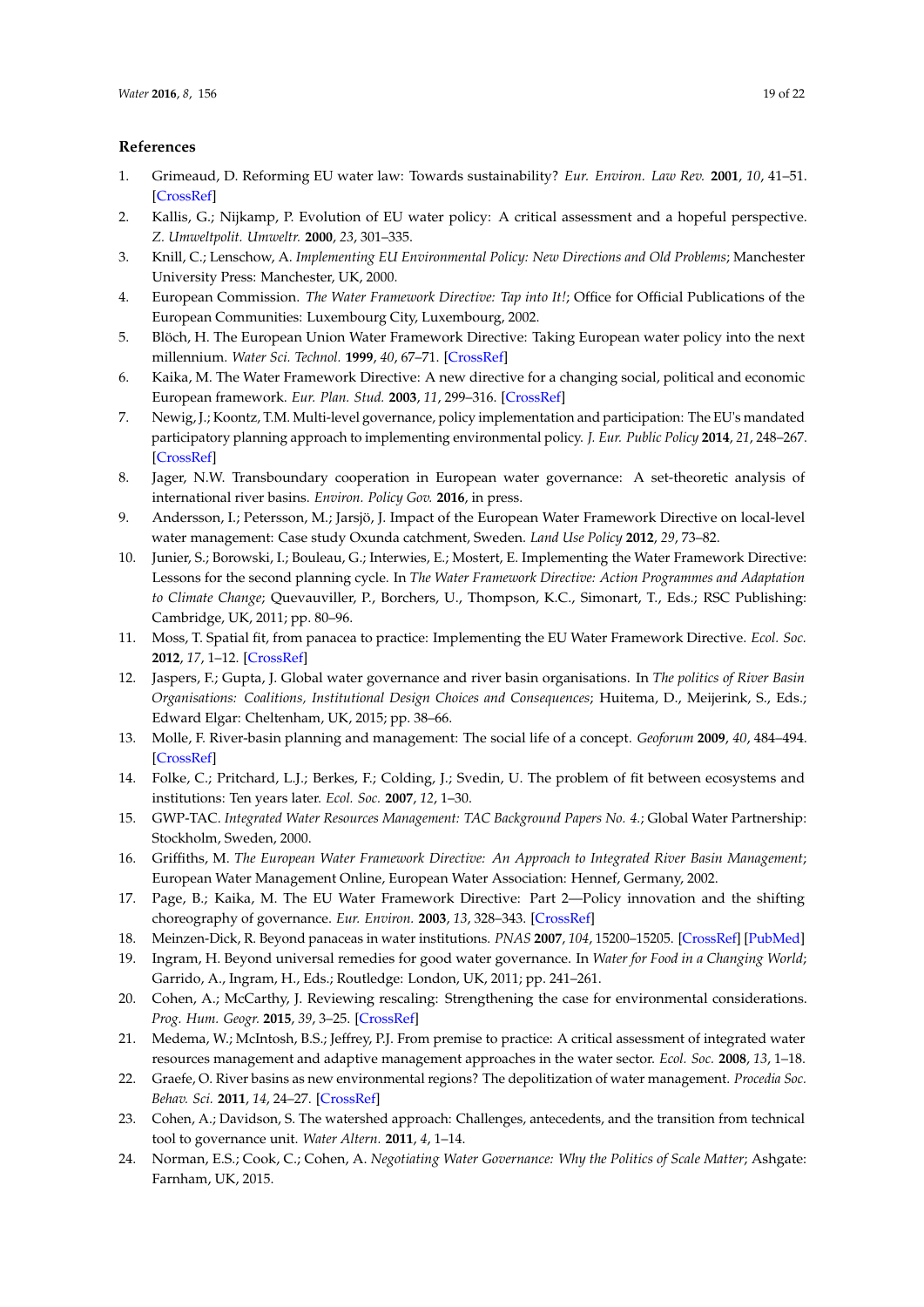- <span id="page-19-0"></span>25. Schlager, E.; Blomquist, W. *Embracing Watershed Politics*; University Press of Colorado: Boulder, CO, USA, 2008.
- <span id="page-19-1"></span>26. Molle, F. Nirvana concepts, narratives and policy models: Insights from the water sector. *Water Altern.* **2008**, *1*, 131–156.
- <span id="page-19-2"></span>27. Ker Rault, P.A.; Jeffrey, P.J. Deconstructing public participation in the Water Framework Directive: Implementation and compliance with the letter or with the spirit of the law? *Water Environ. J.* **2008**, *22*, 241–249. [\[CrossRef\]](http://dx.doi.org/10.1111/j.1747-6593.2008.00125.x)
- <span id="page-19-3"></span>28. Wright, S.A.L.; Fritsch, O. Operationalising active involvement in the EU Water Framework Directive: Why, when and how? *Ecol. Econ.* **2011**, *70*, 2268–2274. [\[CrossRef\]](http://dx.doi.org/10.1016/j.ecolecon.2011.07.023)
- <span id="page-19-4"></span>29. European Commission. *Common Implementation Strategy for the Water Framework Directive (2000/60/EC). Guidance Document No.8 on Public Participation in Relation to the Water Framework Directive*; European Commission: Brussels, Belgium, 2003.
- <span id="page-19-5"></span>30. Brouwer, S.; Rayner, T.; Huitema, D. Mainstreaming climate policy: The case of climate adaptation and the implementation of EU water policy. *Environ. Plan. C* **2013**, *31*, 134–153. [\[CrossRef\]](http://dx.doi.org/10.1068/c11134)
- <span id="page-19-6"></span>31. Watson, N.; Deeming, H.; Treffny, R. Beyond bureaucracy? Assessing institutional change in the governance of water in England. *Water Altern.* **2009**, *2*, 448–460.
- <span id="page-19-7"></span>32. Beierle, T.C.; Cayford, J. *Democracy in Practice: Public Participation in Environmental Decisions*; Resources for the Future: Washington, DC, USA, 2002; p. 147.
- <span id="page-19-8"></span>33. Newig, J. Does public participation in environmental decisions lead to improved environmental quality? Towards an analytical framework. *Commun. Cooperation Particip.* **2007**, *1*, 51–71.
- <span id="page-19-9"></span>34. Reed, M.S. Stakeholder participation for environmental management: A literature review. *Biol. Conserv.* **2008**, *114*, 2417–2431. [\[CrossRef\]](http://dx.doi.org/10.1016/j.biocon.2008.07.014)
- <span id="page-19-10"></span>35. Fung, A. Varieties of participation in complex governance. *Public Adm. Rev.* **2006**, *66*, 66–75. [\[CrossRef\]](http://dx.doi.org/10.1111/j.1540-6210.2006.00667.x)
- <span id="page-19-11"></span>36. Newig, J.; Kvarda, E. Participation in environmental governance: Legitimate and effective? In *Environmental Governance: The Challenge of Legitimacy and Effectiveness*; Hogl, K., Kvarda, E., Nordbeck, R., Pregernig, M., Eds.; Edward Elgar: Cheltenham, UK, 2012; pp. 29–45.
- <span id="page-19-12"></span>37. Newig, J.; Challies, E.; Jager, N.W.; Kochskämper, E.; Adzersen, A. How and under what circumstances does collaborative and participatory governance lead to better (or worse) environmental outcomes? A causal framework for analysis. *J. Public Adm. Res. Theory* **2016**. in review.
- <span id="page-19-13"></span>38. Baird, J.; Plummer, R.; Haug, C.; Huitema, D. Learning effects of interactive decision-making processes for climate change adaptation. *Glob. Environ. Chang.* **2014**, *27*, 51–63. [\[CrossRef\]](http://dx.doi.org/10.1016/j.gloenvcha.2014.04.019)
- <span id="page-19-20"></span>39. Carr, G.; Blöschl, G.; Loucks, D.P. Evaluating participation in water resource management: A review. *Water Resour. Res.* **2012**, *48*, W11401. [\[CrossRef\]](http://dx.doi.org/10.1029/2011WR011662)
- <span id="page-19-14"></span>40. Smith, M.P. Finding common ground: How advocacy coalitions succeed in protecting environmental flows. *J. Am. Water Resour. Assoc.* **2009**, *45*, 1100–1115. [\[CrossRef\]](http://dx.doi.org/10.1111/j.1752-1688.2009.00362.x)
- 41. Bulkeley, H.; Mol, A.P.J. Participation and environmental governance: Consensus, ambivalence and debate. *Environ. Values* **2003**, *12*, 143–154. [\[CrossRef\]](http://dx.doi.org/10.3197/096327103129341261)
- <span id="page-19-15"></span>42. Newig, J.; Fritsch, O. Environmental governance: Participatory, multi-level—And effective? *Environ. Policy Gov.* **2009**, *19*, 197–214. [\[CrossRef\]](http://dx.doi.org/10.1002/eet.509)
- <span id="page-19-16"></span>43. Cabezas, F. The European Water Framework Directive: A framework? *Int. J. Water Resour. Dev.* **2012**, *28*, 19–26. [\[CrossRef\]](http://dx.doi.org/10.1080/07900627.2012.640608)
- 44. Fritsch, O.; Benson, D. Integrating the principles of integrated water resources management? River basin planning in England and Wales. *Int. J. Water Gov.* **2013**, *1*, 265–284. [\[CrossRef\]](http://dx.doi.org/10.7564/13-IJWG7)
- <span id="page-19-17"></span>45. Woods, D. Stakeholder involvement and public participation: A critique of Water Framework Directive arrangements in the United Kingdom. *Water Environ. J.* **2008**, *22*, 258–264. [\[CrossRef\]](http://dx.doi.org/10.1111/j.1747-6593.2008.00136.x)
- <span id="page-19-18"></span>46. European Commission. *Report from the Commission to the European Parliament and the Council on the Implementation of the Water Framework Directive (2000/60/EC): River Basin Management Plans*; European Commission: Brussels, Belgium, 2012.
- <span id="page-19-19"></span>47. European Commission. *Commission Staff Working Document. European Overview Accompanying the Document "Report from the Commission to the European Parliament and the Council on the Implementation of the Water Framework Directive (2000/60/EC): River Basin Management Plans"*; European Commission: Brussels, Belgium, 2012.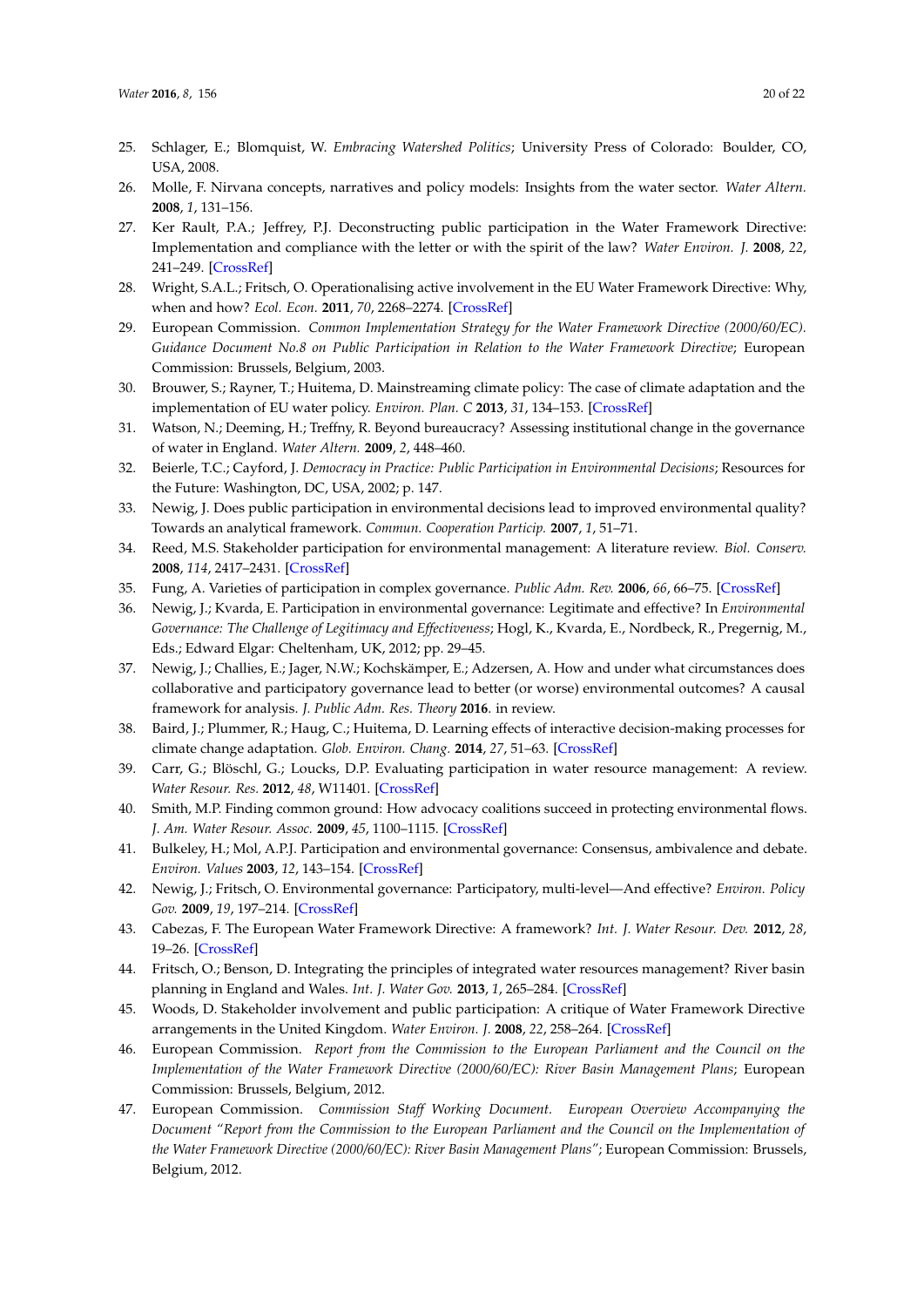- <span id="page-20-0"></span>48. Kampa, E.; Dworak, T.; Grandmougin, B.; Cheung-Ah-Seung, E.; Mattheiß, V.; Strosser, P.; Campling, P. Active involvement in river basin management: Plunge into the debate. In Proceedings of the 2nd European Water Conference, Brussels, Belgium, 2–3 April 2009.
- <span id="page-20-1"></span>49. Scheuer, S.; Roullard, J. *Letting the Public Have Their Say on Water Management: A Snapshot Analysis of Member States' Consultations on Water Management Issues and Measures within the Water Framework Directive*; WWF, EEB: Brussels, Belgium, 2008.
- <span id="page-20-2"></span>50. Hedin, S.; Dubois, A.; Ikonen, R.; Lindblom, P.; Nilsson, S.; Tynkkynen, V.-P.; Viehauser, M.; Leisk, Ü.; Veidemane, K. *The Water Framework Directive in the Baltic Sea Region Countries: Vertical Implementation, Horizontal Integration and Transnational Cooperation*; Nordregio, Nordic Centre for Spatial Development: Stockholm, Sweden, 2007.
- <span id="page-20-3"></span>51. Nielsen, H.Ø.; Frederiksen, P.; Saarikoski, H.; Rytkönen, A.-M.; Pedersen, A.B. How different institutional arrangements promote integrated river basin management: Evidence from the Baltic Sea region. *Land Use Policy* **2013**, *30*, 437–445. [\[CrossRef\]](http://dx.doi.org/10.1016/j.landusepol.2012.04.011)
- <span id="page-20-4"></span>52. Keessen, A.M.; van Kempen, J.J.H.; van Rijswick, M.; Robbe, J.; Backes, C.W. European river basin districts: Are they swimming in the same implementation pool? *J. Environ. Law* **2010**, *22*, 197–221. [\[CrossRef\]](http://dx.doi.org/10.1093/jel/eqq003)
- <span id="page-20-5"></span>53. Uitenboogaart, Y.; van Kempen, J.J.H.; Wiering, M.A.; von Rijswick, H.F.M.W. *Dealing with Complexity and Policy Discretion: A Comparison of the Implementation Process of the European Water Framework Directive in Five Member States*; Sdu Uitgevers: Den Haag, The Netherlands, 2009.
- <span id="page-20-6"></span>54. Bourblanc, M.; Crabbé, A.; Liefferink, D.; Wiering, M. The marathon of the hare and the tortoise: Implementing the EU Water Framework Directive. *J. Environ. Plan. Manag.* **2012**, *56*, 1449–1467. [\[CrossRef\]](http://dx.doi.org/10.1080/09640568.2012.726197)
- <span id="page-20-7"></span>55. Hernández-Mora, N.; Del Moral, L. Evaluation of the Water Framework Directive Implementation Process in Europe: Project Report, Sustainable Water Action Network. Avaliable online: http://swanproject.webhost. uits.arizona.edu/sites/default/files/Deliverable\_3\_2.pdf (accessed on 16 April 2016).
- 56. Hüesker, F.; Moss, T. The politics of multi-scalar action in river basin management: Implementing the EU Water Framework Directive (WFD). *Land Use Policy* **2015**, *42*, 38–47. [\[CrossRef\]](http://dx.doi.org/10.1016/j.landusepol.2014.07.003)
- <span id="page-20-16"></span>57. Kowalczak, P.; Matczak, P.; Slavikova, L. Institutional evolution in water management in the Czech Republic and Poland. *Int. J. Water Gov.* **2013**, *1*, 307–322. [\[CrossRef\]](http://dx.doi.org/10.7564/13-IJWG8)
- <span id="page-20-8"></span>58. Liefferink, D.; Wiering, M.; Uitenboogaart, Y. The EU Water Framework Directive: A multi-dimensional analysis of implementation and domestic impact. *Land Use Policy* **2011**, *28*, 712–722. [\[CrossRef\]](http://dx.doi.org/10.1016/j.landusepol.2010.12.006)
- <span id="page-20-9"></span>59. Christensen, P.; Kørnøv, L.; Nielsen, E.H. Between governance and government: Danish EIA in uncharted waters. *J. Environ. Assess. Policy Manag.* **2012**, *14*, 1–18. [\[CrossRef\]](http://dx.doi.org/10.1142/S1464333212500214)
- <span id="page-20-10"></span>60. Bouleau, G.; Barone, S.; Maurel, P.; Richard, A.; Abrami, G.; Cernesson, F.; Richard, S. *I-FIVE: Innovative Instruments and Institutions in Implementing the Water Framework Directive: French Case Study Report: Implementing the WFD on the Thau Basin. Research Report 2.3.*; Office International de l'Eau: Limoges, France, 2009.
- <span id="page-20-11"></span>61. Notte, O.; Keessen, A.M. *Quick Scan: WFD Implementation in France: Project Report*; Centre for Environmental Law and Policy, Utrecht University: Utrecht, The Netherlands, 2009.
- <span id="page-20-12"></span>62. Allain, S. Social participation in French water management: Contributions to river basin governance and new challenges. In *Social Participation in Water Governance and Management: Critical and Global Perspectives*; Berry, K., Mollard, E., Eds.; Earthscan: London, UK, 2010; pp. 95–115.
- <span id="page-20-13"></span>63. Blomquist, W.; Tonderski, A.; Dinar, A. *Institutional and Policy Analysis of River Basin Management: The Warta River Basin, Poland*; Policy Research Working Paper 3528; World Bank: Washington, DC, USA, 2005.
- <span id="page-20-14"></span>64. Tonderski, A. *Warta River Basin Case Study Poland*; World Bank Background Paper; World Bank: Washington, DC, USA, 2004.
- <span id="page-20-15"></span>65. European Commission. *Commission Staff Working Document. Member State: Poland. Accompanying the Document "Report from the Commission to the European Parliament and the Council on the Implementation of the Water Framework Directive (2000/60/EC): River Basin Management Plans"*; European Commission: Brussels, Belgium, 2012.
- <span id="page-20-17"></span>66. Huńka, A.; Palarie, T. WFD, institutional infrastructure, decision-making and stakeholders' participation in water risk management in Poland and Romania. In Proceedings of the EASY-ECO Vienna Conference, Vienna, Austria, 11–14 March 2008.